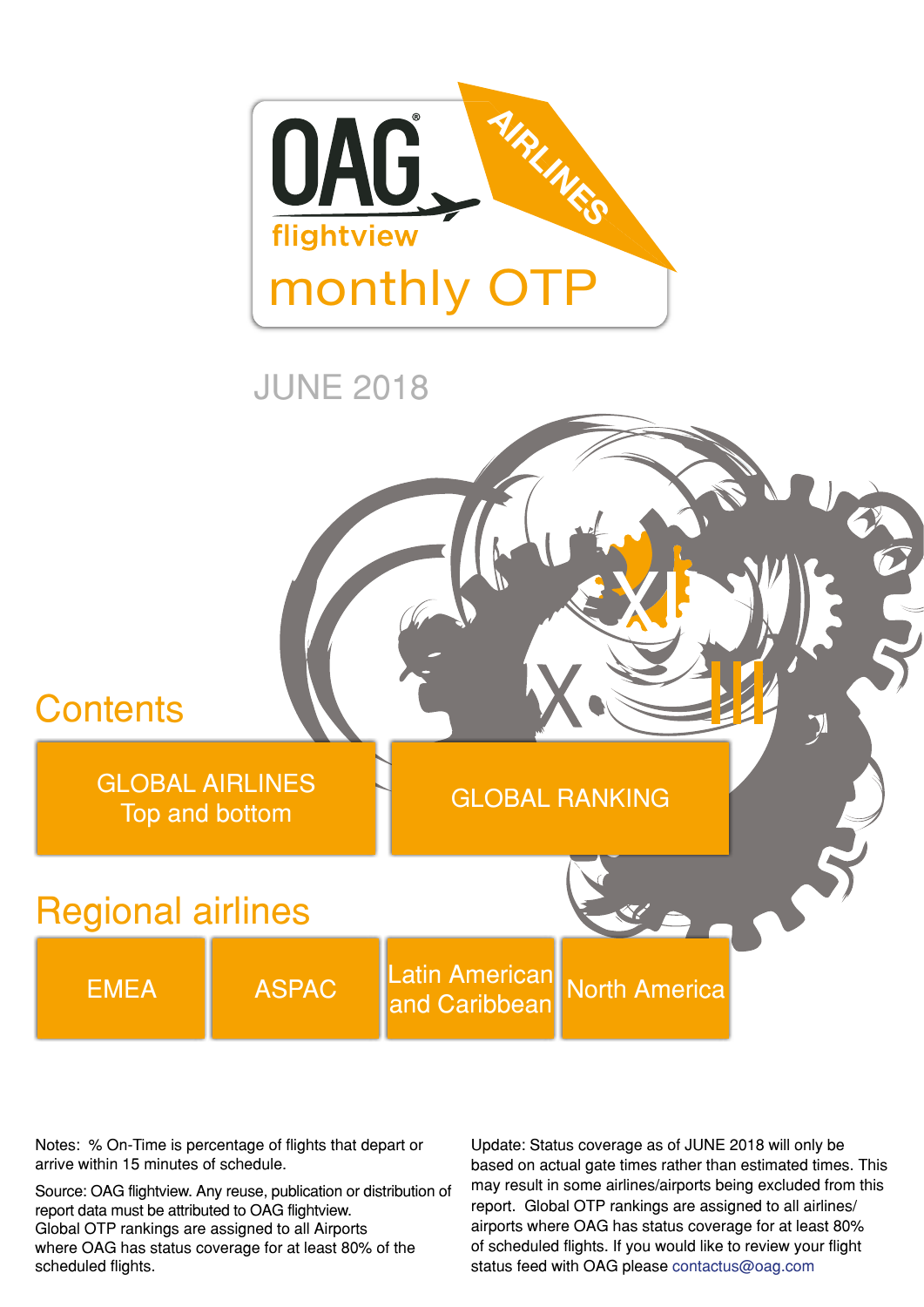<span id="page-1-0"></span>

### AIRLINE MONTHLY OTP – JUNE 2018 Global airlines – top and bottom



|                | TOP AIRLINE ON-TIME FLIGHTS              | On-time performance |                |                |      |
|----------------|------------------------------------------|---------------------|----------------|----------------|------|
|                | Airline                                  | <b>Arrivals</b>     | Rank           | <b>Flights</b> | Rank |
| <b>TW</b>      | T'way Air                                | 94.8%               | 1              | 3,616          | 134  |
| PG             | <b>Bangkok Airways</b>                   | 94.7%               | 2              | 5,396          | 109  |
| HD             | AirDo                                    | 92.9%               | 3              | 1,740          | 202  |
| 7G             | <b>Star Flyer</b>                        | 92.7%               | $\overline{4}$ | 1,790          | 198  |
| JH             | Fuji Dream Airlines                      | 91.9%               | 5              | 2,160          | 178  |
| <b>JE</b>      | Mango                                    | 91.2%               | 6              | 2,060          | 181  |
|                | <b>TACA International</b>                |                     |                |                |      |
| <b>TA</b>      | <b>Airlines</b>                          | 90.8%               | $\overline{7}$ | 327            | 314  |
| <b>PM</b>      | Canaryfly                                | 90.7%               | 8              | 1,070          | 240  |
| BС             | <b>Skymark Airlines</b>                  | 90.7%               | 9              | 3,989          | 129  |
| <b>NT</b>      | <b>Binter Canarias</b>                   | 90.2%               | 10             | 5,324          | 112  |
| <b>XL</b>      | <b>LATAM Airlines Ecuador</b>            | 90.1%               | 11             | 1,014          | 245  |
| 6S             | Saudi Gulf Airlines                      | 89.2%               | 12             | 706            | 272  |
| SU             | <b>Aeroflot Russian Airlines</b>         | 88.9%               | 13             | 29,487         | 20   |
| HA             | <b>Hawaiian Airlines</b>                 | 88.3%               | 14             | 8,546          | 79   |
| KC             | Air Astana                               | 88.1%               | 15             | 3,970          | 130  |
| 6J             | Solaseed                                 | 87.4%               | 16             | 2,040          | 184  |
| AM             | Aeromexico                               | 87.1%               | 17             |                | 34   |
|                |                                          |                     |                | 18,620         |      |
| JL             | Japan Airlines                           | 87.1%               | 18             | 24,727         | 22   |
| GA             | Garuda Indonesia                         | 87.0%               | 19             | 18,324         | 35   |
| <b>NH</b>      | All Nippon Airways                       | 87.0%               | 20             | 37,177         | 14   |
| <b>CM</b>      | Copa Airlines                            | 86.9%               | 21             | 10,367         | 63   |
| <b>HX</b>      | <b>Hong Kong Airlines</b>                | 86.4%               | 22             | 3,218          | 147  |
| RC             | <b>Atlantic Airways Faroe</b><br>Islands | 85.7%               | 23             | 271            | 324  |
| 15             | AirAsia India                            | 85.2%               | 24             | 3,869          | 132  |
| QR             | Qatar Airways                            | 84.8%               | 25             | 14,311         | 47   |
| <b>AD</b>      | <b>Azul Airlines</b>                     | 84.5%               | 26             | 21,782         | 26   |
| EK             | Emirates                                 | 84.4%               | 27             | 15,755         | 44   |
| B7             | Uni Airways                              | 84.3%               | 28             | 4,709          | 121  |
| 9K             | Cape Air                                 | 83.8%               | 29             | 8,907          | 76   |
| AS             | <b>Alaska Airlines</b>                   | 83.7%               | 30             | 39,705         | 13   |
| <b>BT</b>      |                                          |                     | 31             |                | 116  |
| WS             | Air Baltic Corporation                   | 83.5%<br>83.4%      |                | 5,013          | 24   |
|                | Westjet                                  |                     | 32             | 22,304         |      |
| <b>FD</b>      | Thai AirAsia                             | 83.0%               | 33             | 11,330         | 57   |
| H <sub>2</sub> | <b>Sky Airline</b>                       | 82.9%               | 34             | 2,270          | 173  |
| 71             | <b>Insel Air</b>                         | 82.8%               | 35             | 535            | 286  |
| ЗK             | Jetstar Asia                             | 82.8%               | 36             | 2,571          | 168  |
| LA             | <b>LATAM Airlines Group</b>              | 82.8%               | 37             | 35,806         | 15   |
| Y4             | Volaris                                  | 82.4%               | 38             | 9,112          | 74   |
| QF             | <b>Qantas Airways</b>                    | 82.3%               | 39             | 21,440         | 27   |
| MK             | <b>Air Mauritius</b>                     | 81.9%               | 40             | 1,018          | 243  |
| <b>BW</b>      | Caribbean Airlines                       | 81.8%               | 41             | 2,645          | 164  |
| S7             | Siberia Airlines                         | 81.8%               | 42             | 12,247         | 55   |
| DL             | Delta Air Lines                          | 81.4%               | 43             | 168,888        | 2    |
| FJ             | Fiji Airways                             | 81.2%               | 44             | 2,009          | 187  |
| CY             | <b>Cyprus Airways</b>                    | 80.6%               | 45             | 250            | 329  |
| <b>RAC</b>     | Ryukyu Air Commuter                      | 80.3%               | 46             | 1,107          | 235  |
| 7Q             | <b>Elite Airways</b>                     | 79.7%               | 47             | 162            | 349  |
| SQ             | <b>Singapore Airlines</b>                | 79.7%               | 48             | 7,315          | 88   |
| AR             | Aerolineas Argentinas                    | 79.6%               | 49             | 9,800          | 66   |
|                |                                          |                     |                |                |      |
| EY             | <b>Etihad Airways</b>                    | 79.6%               | 50             | 8,033          | 84   |
| AY             | Finnair                                  | 79.2%               | 51             | 10,708         | 59   |
| UU             | <b>Air Austral</b>                       | 78.8%               | 52             | 614            | 279  |
| GK             | Jetstar Japan                            | 78.7%               | 53             | 2,810          | 160  |
| 9W             | Jet Airways (india) Ltd                  | 78.6%               | 54             | 17,895         | 37   |
| KL             | <b>KLM-Royal Dutch Airlines</b>          | 78.1%               | 55             | 22,699         | 23   |
| HR             | Hahn Air                                 | 77.3%               | 56             | 23             | 383  |
| <b>FV</b>      | Rossiya Airlines                         | 77.3%               | 57             | 194            | 343  |
| <b>NZ</b>      | Air New Zealand                          | 77.2%               | 58             | 14,454         | 46   |
| LR             | Avianca Costa Rica S.A.                  | 77.1%               | 59             | 1,607          | 208  |
| <b>WN</b>      | <b>Southwest Airlines</b>                | 76.7%               | 60             | 119,489        | 4    |

LG Luxair <mark>76.6% 61</mark> 2,994 150

|                | BOTTOM AIRLINE ON-TIME<br><b>FLIGHTS</b>            |                 | On-time performance |                  |                |
|----------------|-----------------------------------------------------|-----------------|---------------------|------------------|----------------|
|                | Airline                                             | <b>Arrivals</b> | Rank                | <b>Flights</b>   | Rank           |
| ЗH             | Air Inuit                                           | 42.0%           | 161                 | 1,466            | 217            |
| EE             | Regional Jet                                        | 42.3%           | 160                 | 128              | 359            |
| KF             | Air Belgium                                         | 42.9%           | 159                 | 16               | 388            |
| TP             | <b>TAP Air Portugal</b>                             | 45.5%           | 158                 | 12,010           | 56             |
| 4M             | <b>LATAM Airlines Argentina</b>                     | 47.9%           | 157                 | 75               | 376            |
| S <sub>4</sub> | <b>SATA International-Azores</b><br>Airlines S.A.   | 50.2%           | 156                 | 663              | 275            |
| 5J             | Cebu Pacific Air                                    | 50.8%           | 155                 | 8,858            | 78             |
| OD             | <b>Malindo Airways</b>                              | 51.8%           | 154                 | 5,745            | 100            |
| OU             | <b>Croatia Airlines</b>                             | 53.2%           | 153                 | 2,818            | 159            |
| VC             | ViaAir                                              | 53.8%           | 152                 | 559              | 284            |
| 6F             | Primera Air Nordic                                  | 53.9%           | 151                 | 189              | 345            |
| OK             | <b>Czech Airlines</b>                               | 54.1%           | 150                 | 2,879            | 156            |
| JP             | <b>Adria Airways</b>                                | 55.5%           | 149                 | 1,599            | 211            |
| <b>WX</b>      | City Jet                                            | 55.7%           | 148                 | 424              | 300            |
| AI             | Air India                                           | 58.0%           | 147                 | 16,043           | 43             |
| SY             | <b>Sun Country Airlines</b>                         | 58.7%           | 146                 | 1,671            | 206            |
| D7             | Airasia X                                           | 58.7%           | 145                 | 1,693            | 204            |
| LН             | Lufthansa German Airlines                           | 58.8%           | 144                 | 48,049           | 10             |
| LY             | El Al Israel Airlines                               | 58.8%           | 143                 | 2,993            | 151            |
| ET             | <b>Ethiopian Airlines</b>                           | 58.8%           | 142                 | 9,193            | 73             |
| PK             | Pakistan International Airlines                     | 58.8%           | 141                 | 3,531            | 138            |
| WG             | Sunwing Airlines Inc.                               | 58.9%           | 140                 | 903              | 257            |
| LO             | <b>LOT - Polish Airlines</b>                        | 59.2%           | 139                 | 10,886           | 58             |
| <b>DI</b>      | Norwegian Air UK Itd                                | 59.9%           | 138                 | 587              | 281            |
| EW             | Eurowings                                           | 59.9%           | 137                 | 21,950           | 25             |
| QZ             | Indonesia AirAsia                                   | 60.1%           | 136                 | 2,759            | 162            |
| F <sub>9</sub> | Frontier Airlines Inc.                              | 60.2%           | 135                 | 10,569           | 61             |
| <b>PR</b>      | <b>Philippine Airlines</b>                          | 60.5%           | 134                 | 9,600            | 69             |
| SN             | <b>Brussels Airlines</b>                            | 60.9%           | 133                 | 7,700            | 86             |
| <b>CI</b>      | <b>China Airlines</b>                               | 61.0%           | 132                 | 5,385            | 110            |
| TS             | Air Transat A.T.Inc.                                | 62.0%           | 131                 | 2,019            | 186            |
| <b>MS</b>      | Egyptair                                            | 62.0%           | 130                 | 6,818            | 90             |
| ZΗ             | <b>Shenzhen Airlines</b>                            | 62.2%           | 129                 | 20,923           | 28             |
| U2<br>VY       | Easyjet                                             | 62.9%           | 128                 | 53,075           | 8              |
| <b>MH</b>      | <b>Vueling Airlines</b><br><b>Malavsia Airlines</b> | 63.7%<br>64.0%  | 127<br>126          | 20,895<br>12,577 | 30<br>53       |
| ΚA             | Cathay Dragon                                       | 64.1%           | 125                 | 5,123            | 115            |
| AV             | Avianca                                             | 64.5%           | 124                 | 20,913           | 29             |
| LX             | Swiss/Crossair                                      | 64.6%           | 123                 | 12,734           | 51             |
| PD             | Porter Airlines Inc.                                | 64.8%           | 122                 | 5,195            | 114            |
| СX             | <b>Cathay Pacific Airways</b>                       | 64.9%           | 121                 | 8,106            | 83             |
| ХT             | Indonesia Airasia X                                 | 65.0%           | 120                 | 1,484            | 215            |
| D8             | Norwegian                                           | 65.2%           | 119                 | 8,859            | 77             |
| CA             | Air China                                           | 65.2%           | 118                 | 40,643           | 12             |
| JJ             | <b>LATAM Airlines Brasil</b>                        | 66.0%           | 117                 | 457              | 297            |
| VN             | <b>Vietnam Airlines</b>                             | 66.4%           | 116                 | 13,137           | 49             |
| UK             | Vistara                                             | 66.7%           | 115                 | 3,409            | 142            |
| <b>BR</b>      | <b>EVA Airways</b>                                  | 66.9%           | 114                 | 4,842            | 120            |
| GF             | Gulf Air                                            | 67.2%           | 113                 | 4,439            | 124            |
| AF             | Air France                                          | 67.5%           | 112                 | 30,031           | 19             |
| <b>RO</b>      | Tarom                                               | 67.6%           | 111                 | 3,228            | 146            |
| OZ             | <b>Asiana Airlines</b>                              | 67.8%           | 110                 | 8,338            | 80             |
| 7C             | Jeju Airlines                                       | 68.3%           | 109                 | 5,802            | 99             |
| CZ             | <b>China Southern Airlines</b>                      | 68.3%           | 108                 | 61,330           | $\overline{7}$ |
| UO             | <b>HK Express</b>                                   | 68.7%           | 107                 | 1,830            | 197            |
| AC             | Air Canada                                          | 68.8%           | 106                 | 51,753           | 9              |
| OS             | Austrian Airlines AG dba                            | 69.0%           | 105                 | 12,694           | 52             |
| <b>NU</b>      | Austrian<br>Japan Transocean Air                    | 69.2%           | 104                 | 2,100            | 179            |
| G8             | Go Air                                              | 69.5%           | 103                 | 6,754            | 91             |
| 3M             | SILVER AIRWAYS LLC                                  | 69.7%           | 102                 | 2,967            | 152            |
| G4             | <b>Allegiant Air LLC</b>                            | 70.0%           | 101                 | 9,729            | 68             |
| A <sub>3</sub> | Aegean Airlines                                     | 70.0%           | 100                 | 4,630            | 122            |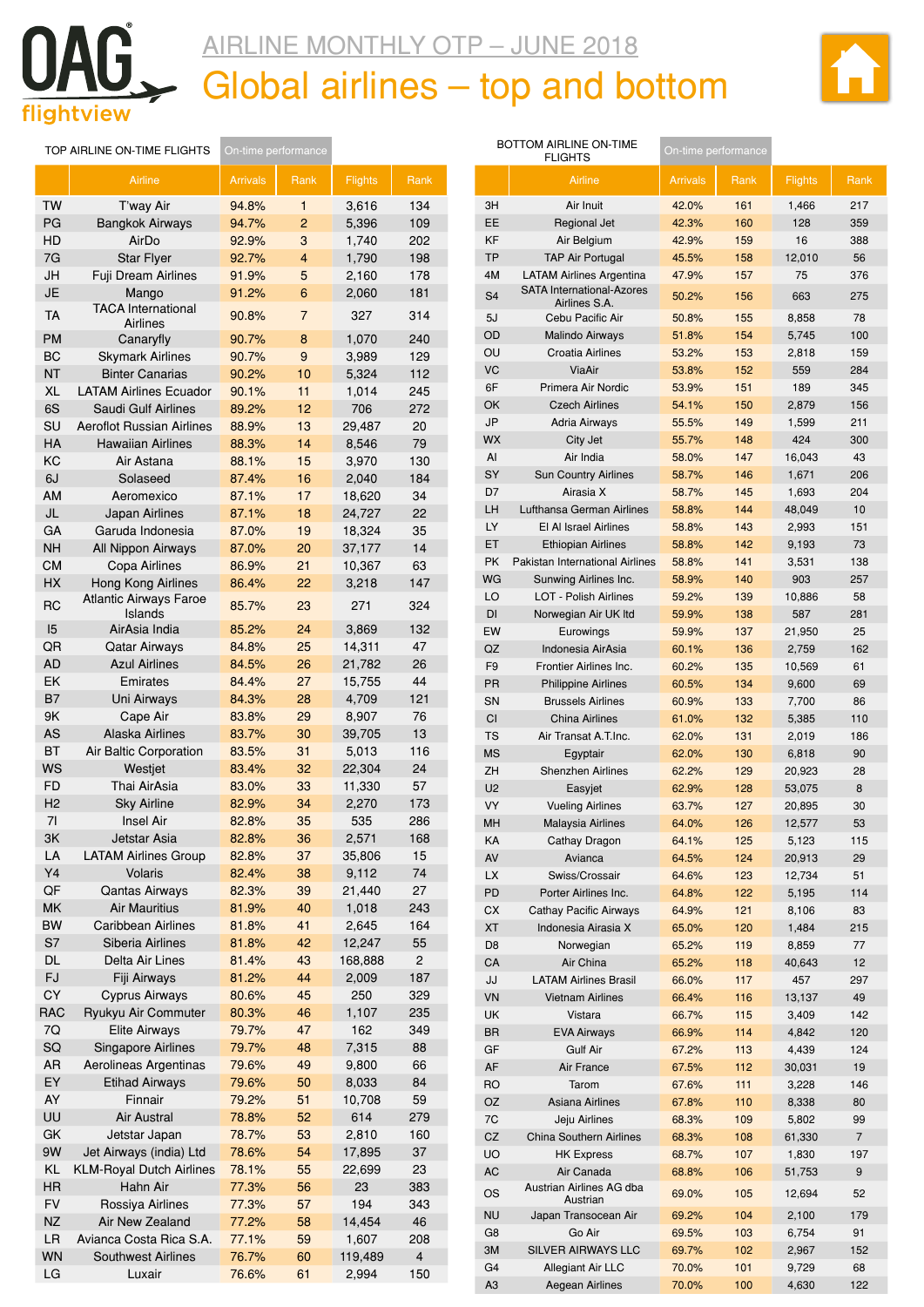<span id="page-2-0"></span>

## Global airlines by flights



Page 1 of 7 $\boxed{\phantom{1}}$ 

|                |                                         |                             |                 | On-time performance      |              |             |                |
|----------------|-----------------------------------------|-----------------------------|-----------------|--------------------------|--------------|-------------|----------------|
|                | Airline                                 |                             | <b>Arrivals</b> | Rank                     | Cancellation | No. flights | Rank           |
| AA             | <b>American Airlines</b>                | <b>USA</b>                  | 73.1%           | 81                       | 3.8%         | 198,420     | $\mathbf{1}$   |
| <b>DL</b>      | Delta Air Lines                         | <b>USA</b>                  | 81.4%           | 43                       | 0.3%         | 168,888     | $\overline{c}$ |
| <b>UA</b>      | <b>United Airlines</b>                  | <b>USA</b>                  | 75.3%           | 71                       | 1.4%         |             | 3              |
|                |                                         |                             |                 |                          |              | 151,386     |                |
| <b>WN</b>      | <b>Southwest Airlines</b>               | <b>USA</b>                  | 76.7%           | 60                       | 1.0%         | 119,489     | 4              |
| <b>FR</b>      | Ryanair                                 | Ireland Republic of         | 65.9%           | $\overline{\phantom{a}}$ | 2.0%         | 65,560      | 5              |
| <b>MU</b>      | <b>China Eastern Airlines</b>           | China                       | 70.5%           | 99                       | 1.6%         | 62,139      | 6              |
| CZ             | <b>China Southern Airlines</b>          | China                       | 68.3%           | 108                      | 2.0%         | 61,330      | $\overline{7}$ |
| U <sub>2</sub> | Easyjet                                 | <b>United Kingdom</b>       | 62.9%           | 128                      | 2.4%         | 53,075      | 8              |
| AC             | Air Canada                              | Canada                      | 68.8%           | 106                      | 1.8%         | 51,753      | 9              |
| LH             | Lufthansa German Airlines               | Germany                     | 58.8%           | 144                      | 3.7%         | 48,049      | 10             |
| TK             | <b>Turkish Airlines</b>                 | Turkey                      | 75.5%           | 70                       | 0.3%         | 41,903      | 11             |
| CA             | Air China                               | China                       | 65.2%           | 118                      | 0.8%         | 40,643      | 12             |
| AS             | Alaska Airlines                         | <b>USA</b>                  | 83.7%           | 30                       | 0.8%         | 39,705      | 13             |
| <b>NH</b>      | All Nippon Airways                      | Japan                       | 87.0%           | 20                       | 0.5%         | 37,177      | 14             |
| LA             | <b>LATAM Airlines Group</b>             | Chile                       | 82.8%           | 37                       | 1.0%         | 35,806      | 15             |
| 6E             | IndiGo                                  | India                       | 84.5%           | $\overline{\phantom{a}}$ | 0.1%         | 34,233      | 16             |
| BA             | <b>British Airways</b>                  | United Kingdom              | 74.9%           | 73                       | 0.8%         | 32,437      | 17             |
|                |                                         |                             |                 |                          |              |             |                |
| <b>B6</b>      | JetBlue Airways Corporation             | <b>USA</b>                  | 74.2%           | 76                       | 0.9%         | 31,607      | 18             |
| AF             | Air France                              | France                      | 67.5%           | 112                      | 1.9%         | 30,031      | 19             |
| SU             | <b>Aeroflot Russian Airlines</b>        | <b>Russian Federation</b>   | 88.9%           | 13                       | 0.0%         | 29,487      | 20             |
| <b>SK</b>      | <b>SAS Scandinavian Airlines</b>        | Sweden                      | 70.9%           | 95                       | 2.6%         | 26,129      | 21             |
| JL             | Japan Airlines                          | Japan                       | 87.1%           | 18                       | 0.6%         | 24,727      | 22             |
| KL             | <b>KLM-Royal Dutch Airlines</b>         | Netherlands                 | 78.1%           | 55                       | 1.4%         | 22,699      | 23             |
| WS             | Westjet                                 | Canada                      | 83.4%           | 32                       | 1.0%         | 22,304      | 24             |
| EW             | Eurowings                               | Germany                     | 59.9%           | 137                      | 4.6%         | 21,950      | 25             |
| AD             | <b>Azul Airlines</b>                    | <b>Brazil</b>               | 84.5%           | 26                       | 1.9%         | 21,782      | 26             |
| QF             | <b>Qantas Airways</b>                   | Australia                   | 82.3%           | 39                       | 1.6%         | 21,440      | 27             |
| ZH             | Shenzhen Airlines                       | China                       | 62.2%           | 129                      | 1.2%         | 20,923      | 28             |
| AV             | Avianca                                 | Colombia                    | 64.5%           | 124                      | 5.1%         | 20,913      | 29             |
| <b>VY</b>      | <b>Vueling Airlines</b>                 |                             | 63.7%           | 127                      | 4.9%         | 20,895      | 30             |
|                |                                         | Spain                       |                 |                          |              |             |                |
| MF             | Xiamen Airlines Company                 | China                       | 64.6%           | $\overline{\phantom{a}}$ | 1.2%         | 20,630      | 31             |
| G <sub>3</sub> | GOL Linhas Aereas S.A.                  | <b>Brazil</b>               | 76.3%           | 65                       | 0.5%         | 18,981      | 32             |
| <b>SV</b>      | Saudi Arabian Airlines                  | Saudi Arabia                | 70.6%           | 98                       | 2.5%         | 18,851      | 33             |
| AM             | Aeromexico                              | Mexico                      | 87.1%           | 17                       | 0.0%         | 18,620      | 34             |
| GA             | Garuda Indonesia                        | Indonesia                   | 87.0%           | 19                       | 0.8%         | 18,324      | 35             |
| IB             | Iberia                                  | Spain                       | 76.4%           | 63                       | 2.3%         | 18,238      | 36             |
| 9W             | Jet Airways (india) Ltd                 | India                       | 78.6%           | 54                       | 0.4%         | 17,895      | 37             |
| <b>AZ</b>      | Alitalia - Societa Aerea Italiana S.p.A | Italy                       | 76.2%           | 66                       | 1.1%         | 17,612      | 38             |
| AK             | AirAsia                                 | Malaysia                    | 70.7%           | 96                       | 0.1%         | 17,067      | 39             |
| <b>NK</b>      | <b>Spirit Airlines</b>                  | <b>USA</b>                  | 76.6%           | 62                       | 0.6%         | 16,966      | 40             |
| W <sub>6</sub> | <b>Wizz Air</b>                         | Hungary                     | 72.3%           |                          | 0.8%         | 16,710      | 41             |
| <b>BE</b>      | Flybe                                   | United Kingdom              | 70.4%           | ۰                        | 1.4%         | 16,352      | 42             |
| Al             | Air India                               | India                       | 58.0%           | 147                      | 0.7%         | 16,043      | 43             |
| EK             | Emirates                                | <b>United Arab Emirates</b> | 84.4%           | 27                       | 0.1%         | 15,755      | 44             |
| PC             | Pegasus Airlines                        | Turkey                      | 75.8%           | 69                       | 0.0%         | 15,389      | 45             |
|                |                                         |                             |                 |                          |              |             |                |
| <b>NZ</b>      | Air New Zealand                         | New Zealand                 | 77.2%           | 58                       | 0.4%         | 14,454      | 46             |
| QR             | Qatar Airways                           | Qatar                       | 84.8%           | 25                       | 0.4%         | 14,311      | 47             |
| VA             | Virgin Australia International          | Australia                   | 74.8%           | 74                       | 1.5%         | 13,246      | 48             |
| VN             | <b>Vietnam Airlines</b>                 | Viet Nam                    | 66.4%           | 116                      | 1.2%         | 13,137      | 49             |
| KE             | Korean Air                              | Korea Republic of           | 74.4%           | 75                       | 0.5%         | 12,876      | 50             |
| <b>LX</b>      | Swiss/Crossair                          | Switzerland                 | 64.6%           | 123                      | 1.2%         | 12,734      | 51             |
| <b>OS</b>      | Austrian Airlines AG dba Austrian       | Austria                     | 69.0%           | 105                      | 2.1%         | 12,694      | 52             |
| MH             | Malaysia Airlines                       | Malaysia                    | 64.0%           | 126                      | 1.0%         | 12,577      | 53             |
| SG             | SpiceJet                                | India                       | 71.4%           | 91                       | 0.3%         | 12,268      | 54             |
| S7             | Siberia Airlines                        | <b>Russian Federation</b>   |                 | 42                       | 0.1%         | 12,247      |                |
|                |                                         |                             | 81.8%           |                          |              |             | 55             |
| TP             | <b>TAP Air Portugal</b>                 | Portugal                    | 45.5%           | 158                      | 2.8%         | 12,010      | 56             |
| <b>FD</b>      | Thai AirAsia                            | Thailand                    | 83.0%           | 33                       | 0.0%         | 11,330      | 57             |
| LO             | LOT - Polish Airlines                   | Poland                      | 59.2%           | 139                      | 3.8%         | 10,886      | 58             |
| AY             | Finnair                                 | Finland                     | 79.2%           | 51                       | 0.4%         | 10,708      | 59             |
| <b>DY</b>      | Norwegian Air Shuttle                   | Norway                      | 71.9%           | 86                       | 0.4%         | 10,688      | 60             |
| F <sub>9</sub> | Frontier Airlines Inc.                  | <b>USA</b>                  | 60.2%           | 135                      | 2.6%         | 10,569      | 61             |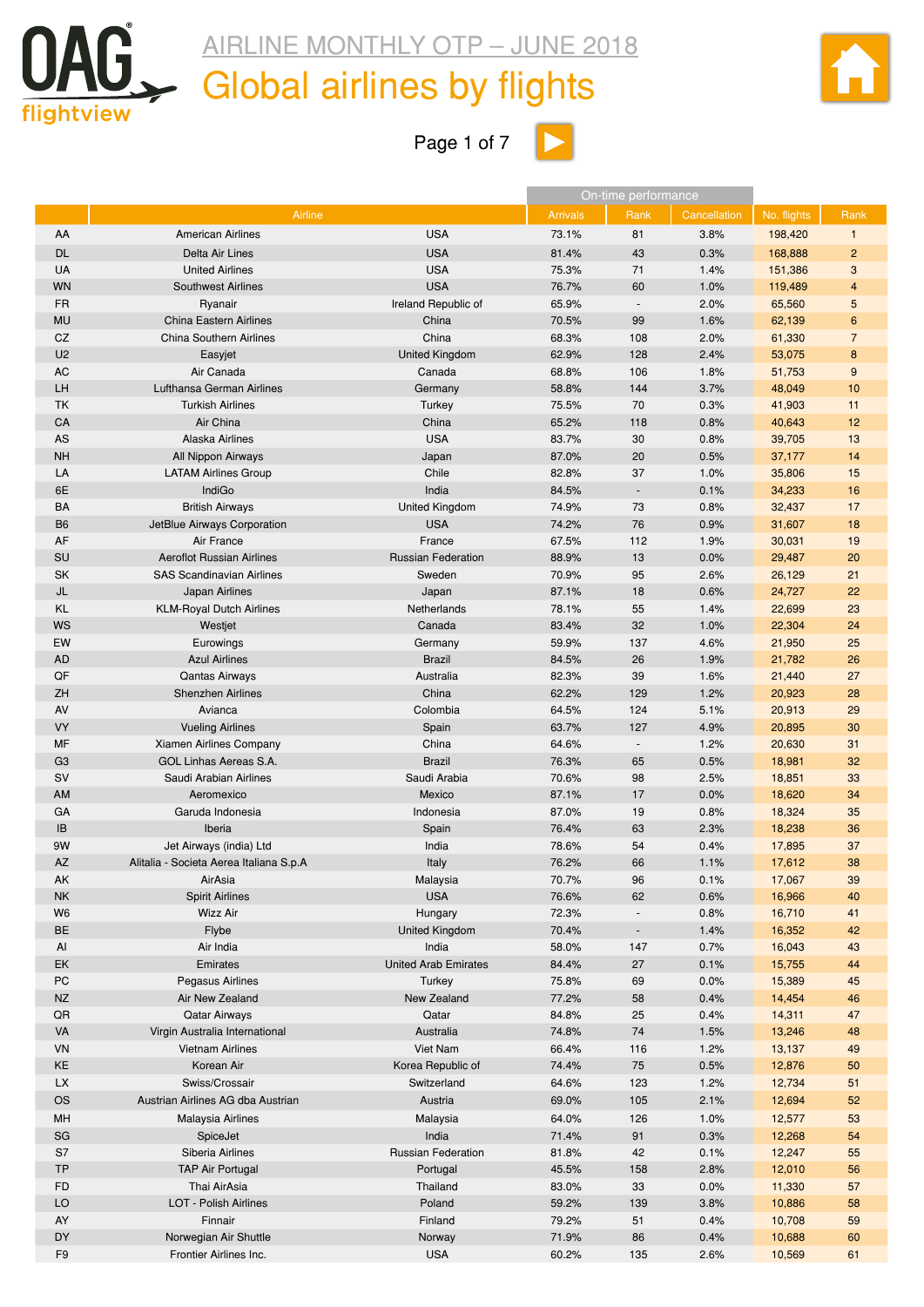

### Global airlines by flights



 $\blacksquare$ 



|                 |                                |                                        |                 | On-time performance             |              |                |          |
|-----------------|--------------------------------|----------------------------------------|-----------------|---------------------------------|--------------|----------------|----------|
|                 | Airline                        |                                        | <b>Arrivals</b> | Rank                            | Cancellation | No. flights    | Rank     |
| 7H              | <b>Corvus Airlines</b>         | <b>USA</b>                             | 71.9%           | $\blacksquare$                  | 7.6%         | 10,449         | 62       |
| <b>CM</b>       | Copa Airlines                  | Panama                                 | 86.9%           | 21                              | 0.2%         | 10,367         | 63       |
| 4O              | Interjet                       | Mexico                                 | 88.9%           | $\overline{\phantom{a}}$        | 0.3%         | 9,923          | 64       |
| WF              | Wideroe's Flyveselskap         | Norway                                 | 83.1%           | $\blacksquare$                  | 5.3%         | 9,821          | 65       |
| AR              | Aerolineas Argentinas          | Argentina                              | 79.6%           | 49                              | 5.9%         | 9,800          | 66       |
| EI              | Aer Lingus                     | Ireland Republic of                    | 71.3%           | $\blacksquare$                  | 0.8%         | 9,788          | 67       |
| G <sub>4</sub>  | <b>Allegiant Air LLC</b>       | <b>USA</b>                             | 70.0%           | 101                             | 2.0%         | 9,729          | 68       |
| <b>PR</b>       | <b>Philippine Airlines</b>     | Philippines                            | 60.5%           | 134                             | 1.1%         | 9,600          | 69       |
| JQ              | Jetstar Airways                | Australia                              | 71.8%           | 88                              | 2.4%         | 9,567          | 70       |
| <b>SA</b>       | South African Airways          | South Africa                           | 82.8%           | $\overline{\phantom{a}}$        | 1.5%         | 9,325          | 71       |
| LS              | Jet2.com                       | United Kingdom                         | 82.6%           | $\overline{\phantom{a}}$        | 0.0%         | 9,225          | 72       |
| ET              | <b>Ethiopian Airlines</b>      | Ethiopia                               | 58.8%           | 142                             | 0.5%         | 9,193          | 73       |
| Y4              | Volaris                        | Mexico                                 | 82.4%           | 38                              | 0.4%         | 9,112          | 74       |
| QG              | Citilink Indonesia             | Indonesia                              | 89.3%           | $\overline{\phantom{a}}$        | 0.6%         | 9,068          | 75       |
| 9K              | Cape Air                       | <b>USA</b>                             | 83.8%           | 29                              | 2.5%         | 8,907          | 76       |
| D <sub>8</sub>  | Norwegian                      | Ireland Republic of                    | 65.2%           | 119                             | 0.6%         | 8,859          | 77       |
| 5J              | Cebu Pacific Air               | Philippines                            | 50.8%           | 155                             | 0.3%         | 8,858          | 78       |
| HA              | <b>Hawaiian Airlines</b>       | <b>USA</b>                             | 88.3%           | 14                              | 1.2%         | 8,546          | 79       |
| <b>OZ</b>       | Asiana Airlines                | Korea Republic of                      | 67.8%           | 110                             | 0.3%         | 8,338          | 80       |
| <b>UX</b>       | Air Europa                     | Spain                                  | 72.5%           | 84                              | 0.3%         | 8,214          | 81       |
| SJ              | Sriwijaya Air                  | Indonesia                              | 57.2%           | $\sim$                          | 0.1%         | 8,163          | 82       |
| СX              | <b>Cathay Pacific Airways</b>  | Hong Kong (sar) China                  | 64.9%           | 121                             | 0.7%         | 8,106          | 83       |
| EY              | <b>Etihad Airways</b>          | <b>United Arab Emirates</b>            | 79.6%           | 50                              | 0.1%         | 8,033          | 84       |
| O <sub>6</sub>  | Avianca Brasil                 | <b>Brazil</b>                          | 72.7%           | 82                              | 1.2%         | 7,865          | 85       |
| SN<br><b>FZ</b> | <b>Brussels Airlines</b>       | Belgium<br><b>United Arab Emirates</b> | 60.9%<br>83.4%  | 133<br>$\overline{\phantom{a}}$ | 2.0%         | 7,700          | 86<br>87 |
| SQ              | Flydubai                       |                                        | 79.7%           | 48                              | 0.4%<br>0.0% | 7,406<br>7,315 | 88       |
| A <sub>5</sub>  | Singapore Airlines<br>HOP!     | Singapore<br>France                    | 70.4%           | $\blacksquare$                  | 7.8%         | 7,064          | 89       |
| <b>MS</b>       | Egyptair                       |                                        | 62.0%           | 130                             | 0.0%         | 6,818          | 90       |
| G <sub>8</sub>  | Go Air                         | Egypt<br>India                         | 69.5%           | 103                             | 0.8%         | 6,754          | 91       |
| UT              | <b>UTair Aviation</b>          | <b>Russian Federation</b>              | 87.6%           |                                 | 0.0%         | 6,628          | 92       |
| V <sub>7</sub>  | Volotea                        | Spain                                  | 68.7%           | $\overline{\phantom{a}}$        | 3.1%         | 6,500          | 93       |
| TG              | Thai Airways International     | Thailand                               | 76.3%           | 64                              | 0.8%         | 6,456          | 94       |
| AH              | Air Algerie                    | Algeria                                | 57.1%           | $\blacksquare$                  | 7.5%         | 6,164          | 95       |
| <b>OA</b>       | Olympic Air                    | Greece                                 | 81.4%           | $\overline{\phantom{a}}$        | 0.2%         | 6,081          | 96       |
| <b>WY</b>       | Oman Air                       | Oman                                   | 71.3%           | 92                              | 0.1%         | 5,991          | 97       |
| W <sub>2</sub>  | <b>FlexFlight ApS</b>          | Denmark                                | 83.0%           | $\overline{\phantom{a}}$        | 6.1%         | 5,957          | 98       |
| 7C              | Jeju Airlines                  | Korea Republic of                      | 68.3%           | 109                             | 0.2%         | 5,802          | 99       |
| OD              | <b>Malindo Airways</b>         | Malaysia                               | 51.8%           | 154                             | 0.8%         | 5,745          | 100      |
| 0B              | <b>Blue Air</b>                | Romania                                | 78.1%           |                                 | 0.3%         | 5,735          | 101      |
| <b>ZL</b>       | <b>Regional Express</b>        | Australia                              | 68.8%           |                                 | 2.8%         | 5,730          | 102      |
| XY              | Flynas - National Air Services | Saudi Arabia                           | 71.8%           | 87                              | 0.3%         | 5,707          | 103      |
| AT              | Royal Air Maroc                | Morocco                                | 79.4%           |                                 | 1.2%         | 5,652          | 104      |
| U <sub>6</sub>  | <b>Ural Airlines</b>           | <b>Russian Federation</b>              | 73.7%           | $\overline{\phantom{a}}$        | 0.0%         | 5,611          | 105      |
| DD              | Nok Air                        | Thailand                               | 76.6%           |                                 | 0.8%         | 5,518          | 106      |
| HV              | Transavia.com                  | Netherlands                            | 72.9%           | $\overline{\phantom{a}}$        | 0.3%         | 5,475          | 107      |
| DE              | <b>Condor Flugdienst</b>       | Germany                                | 67.8%           | $\overline{\phantom{a}}$        | 2.9%         | 5,439          | 108      |
| PG              | <b>Bangkok Airways</b>         | Thailand                               | 94.7%           | $\overline{c}$                  | 0.2%         | 5,396          | 109      |
| CI              | <b>China Airlines</b>          | Taiwan Province of China               | 61.0%           | 132                             | 0.1%         | 5,385          | 110      |
| G <sub>9</sub>  | Air Arabia                     | <b>United Arab Emirates</b>            | 86.6%           | $\overline{\phantom{a}}$        | 0.0%         | 5,356          | 111      |
| <b>NT</b>       | <b>Binter Canarias</b>         | Spain                                  | 90.2%           | 10                              | 0.6%         | 5,324          | 112      |
| <b>PS</b>       | Ukraine International Airlines | Ukraine                                | 83.1%           | $\overline{\phantom{a}}$        | 0.1%         | 5,237          | 113      |
| PD              | Porter Airlines Inc.           | Canada                                 | 64.8%           | 122                             | 3.6%         | 5,195          | 114      |
| KA              | Cathay Dragon                  | Hong Kong (sar) China                  | 64.1%           | 125                             | 0.2%         | 5,123          | 115      |
| BT              | Air Baltic Corporation         | Latvia                                 | 83.5%           | 31                              | 0.3%         | 5,013          | 116      |
| MT              | <b>Thomas Cook Airlines</b>    | United Kingdom                         | 62.1%           | $\overline{\phantom{a}}$        | 0.4%         | 5,000          | 117      |
| XQ              | SunExpress                     | <b>Turkey</b>                          | 76.3%           | $\centerdot$                    | 0.5%         | 4,980          | 118      |
| VB              | Vivaaerobus                    | Mexico                                 | 78.1%           | $\overline{\phantom{a}}$        | 0.3%         | 4,920          | 119      |
| <b>BR</b>       | <b>EVA Airways</b>             | Taiwan Province of China               | 66.9%           | 114                             | 0.1%         | 4,842          | 120      |
| <b>B7</b>       | Uni Airways                    | Taiwan Province of China               | 84.3%           | 28                              | 1.9%         | 4,709          | 121      |
| A <sub>3</sub>  | Aegean Airlines                | Greece                                 | 70.0%           | 100                             | 0.2%         | 4,630          | 122      |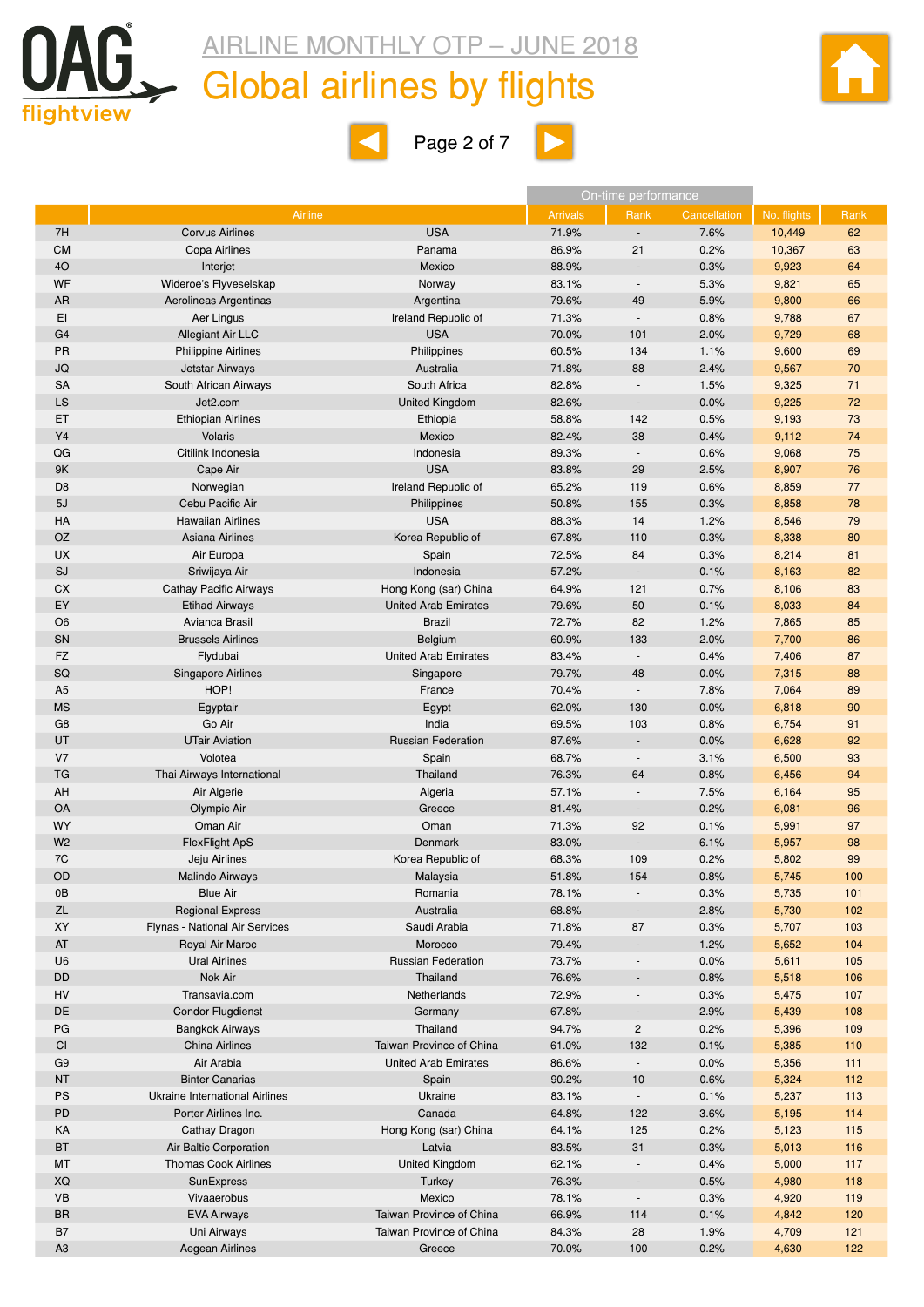

## Global airlines by flights





|                        |                                    |                           |                 | On-time performance      |              |             |      |
|------------------------|------------------------------------|---------------------------|-----------------|--------------------------|--------------|-------------|------|
|                        | Airline                            |                           | <b>Arrivals</b> | Rank                     | Cancellation | No. flights | Rank |
| Z <sub>2</sub>         | Philippines AirAsia Inc.           | Philippines               | 54.7%           | $\overline{\phantom{a}}$ | 0.6%         | 4,524       | 123  |
| GF                     | <b>Gulf Air</b>                    | <b>Bahrain</b>            | 67.2%           | 113                      | 1.7%         | 4,439       | 124  |
| TR                     | Scoot                              | Singapore                 | 81.3%           | $\overline{\phantom{a}}$ | 0.1%         | 4,376       | 125  |
| LJ                     | Jin Air                            | Korea Republic of         | 65.7%           | $\blacksquare$           | 0.0%         | 4,088       | 126  |
| BX                     | Air Busan                          | Korea Republic of         | 76.1%           | 67                       | 0.2%         | 4,015       | 127  |
| <b>TO</b>              | Transavia.com France               | France                    | 87.2%           | $\overline{\phantom{a}}$ | 0.1%         | 4,014       | 128  |
| BC                     | <b>Skymark Airlines</b>            | Japan                     | 90.7%           | 9                        | 0.0%         | 3,989       | 129  |
| KC                     | Air Astana                         | Kazakhstan                | 88.1%           | 15                       | 0.5%         | 3,970       | 130  |
| TB                     | <b>TUI fly Belgium</b>             | Belgium                   | 68.9%           | $\overline{\phantom{a}}$ | 0.4%         | 3,930       | 131  |
| 15                     | AirAsia India                      | India                     | 85.2%           | 24                       | 0.7%         | 3,869       | 132  |
| MI                     | SilkAir                            | Singapore                 | 71.0%           | 93                       | 0.1%         | 3,616       | 133  |
| <b>TW</b>              | T'way Air                          | Korea Republic of         | 94.8%           | $\mathbf{1}$             | 0.0%         | 3,616       | 134  |
| DP                     | Pobeda                             | <b>Russian Federation</b> | 81.8%           |                          | 0.0%         | 3,613       | 135  |
| <b>LM</b>              | Loganair                           | United Kingdom            | 77.7%           |                          | 5.8%         | 3,602       | 136  |
| X <sub>3</sub>         | <b>TUIfly</b>                      | Germany                   | 78.2%           | $\overline{\phantom{a}}$ | 1.6%         | 3,540       | 137  |
| PK                     | Pakistan International Airlines    | Pakistan                  | 58.8%           | 141                      | 10.7%        | 3,531       | 138  |
| QS                     | SmartWings                         | <b>Czech Republic</b>     | 60.9%           |                          | 0.4%         | 3,475       | 139  |
| TF                     | <b>Braathens Regional Aviation</b> | Sweden                    | 88.3%           | $\overline{\phantom{a}}$ | 0.9%         | 3,454       | 140  |
| <b>VE</b>              | Easyfly S. A.                      | Colombia                  | 79.4%           |                          | 2.4%         |             | 141  |
| UK                     |                                    | India                     | 66.7%           |                          | 0.7%         | 3,429       | 142  |
| UL                     | Vistara<br>Srilankan Airlines      | Sri Lanka                 | 85.6%           | 115                      |              | 3,409       | 143  |
|                        |                                    | Jordan                    | 71.6%           | 90                       | 0.1%         | 3,359       | 144  |
| <b>RJ</b><br><b>OE</b> | Royal Jordanian                    |                           |                 | $\overline{\phantom{a}}$ | 0.3%         | 3,318       |      |
|                        | <b>Laudamotion GmbH</b>            | Austria                   | 52.0%           |                          | 9.0%         | 3,244       | 145  |
| <b>RO</b>              | Tarom                              | Romania                   | 67.6%           | 111<br>22                | 0.2%         | 3,228       | 146  |
| HX                     | Hong Kong Airlines                 | Hong Kong (sar) China     | 86.4%           |                          | 0.1%         | 3,218       | 147  |
| <b>ST</b>              | Germania                           | Germany                   | 75.2%           |                          | 0.4%         | 3,204       | 148  |
| N <sub>4</sub>         | Nord Wind                          | Russian                   | 57.8%           |                          | 7.7%         | 3,055       | 149  |
| LG                     | Luxair                             | Luxembourg                | 76.6%           | 61                       | 1.4%         | 2,994       | 150  |
| LY                     | El Al Israel Airlines              | Israel                    | 58.8%           | 143                      | 0.8%         | 2,993       | 151  |
| 3M                     | SILVER AIRWAYS LLC                 | <b>USA</b>                | 69.7%           | 102                      | 0.0%         | 2,967       | 152  |
| <b>ZE</b>              | Eastar Jet                         | Korea Republic of         | 84.1%           | $\overline{\phantom{a}}$ | 0.4%         | 2,934       | 153  |
| GQ                     | Sky Express S.A.                   | Greece                    | 71.8%           | 89                       | 0.1%         | 2,929       | 154  |
| FI                     | Icelandair                         | Iceland                   | 47.0%           | $\overline{\phantom{a}}$ | 1.7%         | 2,918       | 155  |
| OK                     | <b>Czech Airlines</b>              | <b>Czech Republic</b>     | 54.1%           | 150                      | 1.0%         | 2,879       | 156  |
| <b>MM</b>              | Peach Aviation Limited             | Japan                     | 72.6%           | 83                       | 0.0%         | 2,848       | 157  |
| B <sub>2</sub>         | <b>Belavia</b>                     | <b>Belarus</b>            | 83.2%           |                          | 0.0%         | 2,847       | 158  |
| OU                     | Croatia Airlines                   | Croatia                   | 53.2%           | 153                      | 1.2%         | 2,818       | 159  |
| GK                     | Jetstar Japan                      | Japan                     | 78.7%           | 53                       | 1.7%         | 2,810       | 160  |
| <b>FY</b>              | Firefly                            | Malaysia                  | 79.1%           |                          | 0.0%         | 2,788       | 161  |
| QZ                     | Indonesia AirAsia                  | Indonesia                 | 60.1%           | 136                      | 2.2%         | 2,759       | 162  |
| JU                     | Air Serbia                         | Serbia                    | 75.4%           |                          | 0.6%         | 2,685       | 163  |
| <b>BW</b>              | <b>Caribbean Airlines</b>          | Trinidad and Tobago       | 81.8%           | 41                       | 0.0%         | 2,645       | 164  |
| DG                     | Cebgo                              | Philippines               | 70.6%           | 97                       | 3.1%         | 2,637       | 165  |
| <b>TU</b>              | Tunisair                           | Tunisia                   | 51.0%           | $\overline{\phantom{a}}$ | 2.5%         | 2,621       | 166  |
| KU                     | <b>Kuwait Airways</b>              | Kuwait                    | 80.3%           | $\overline{\phantom{a}}$ | 0.1%         | 2,583       | 167  |
| 3K                     | Jetstar Asia                       | Singapore                 | 82.8%           | 36                       | 0.2%         | 2,571       | 168  |
| $\sf IX$               | Air India Express                  | India                     | 80.9%           | $\overline{\phantom{a}}$ | 0.6%         | 2,506       | 169  |
| AE                     | <b>Mandarin Airlines</b>           | Taiwan Province of China  | 64.4%           |                          | 3.9%         | 2,463       | 170  |
| TT                     | <b>Tigerair Australia</b>          | Australia                 | 73.1%           |                          | 4.2%         | 2,338       | 171  |
| <b>ME</b>              | <b>Middle East Airlines</b>        | Lebanon                   | 70.9%           | 94                       | 0.0%         | 2,315       | 172  |
| H <sub>2</sub>         | <b>Sky Airline</b>                 | Chile                     | 82.9%           | 34                       | 0.5%         | 2,270       | 173  |
| DV                     | Air Company SCAT                   | Kazakhstan                | 5.7%            |                          | 86.6%        | 2,210       | 174  |
| <b>VVC</b>             | Viva Air Colombia                  | Colombia                  | 87.0%           | $\overline{\phantom{a}}$ | 1.9%         | 2,208       | 175  |
| <b>JC</b>              | Japan Air Commuter                 | Japan                     | 76.0%           | 68                       | 8.1%         | 2,165       | 176  |
| 8Q                     | Onur Air Tasimacilik A.S.          | Turkey                    | 63.1%           |                          | 0.3%         | 2,165       | 177  |
| JH                     | Fuji Dream Airlines                | Japan                     | 91.9%           | 5                        | 0.0%         | 2,160       | 178  |
| <b>NU</b>              | Japan Transocean Air               | Japan                     | 69.2%           | 104                      | 0.0%         | 2,100       | 179  |
| 9R                     | <b>SATENA</b>                      | Colombia                  | 48.3%           |                          | 4.7%         | 2,095       | 180  |
| JE                     | Mango                              | South Africa              | 91.2%           | 6                        | 0.0%         | 2,060       | 181  |
| <b>YC</b>              | <b>Yamal Airlines</b>              | <b>Russian Federation</b> | 83.3%           |                          | 5.6%         | 2,057       | 182  |
| Z <sub>8</sub>         | Amaszonas                          | <b>Bolivia</b>            | 62.1%           | $\blacksquare$           | 35.0%        | 2,057       | 183  |
|                        |                                    |                           |                 |                          |              |             |      |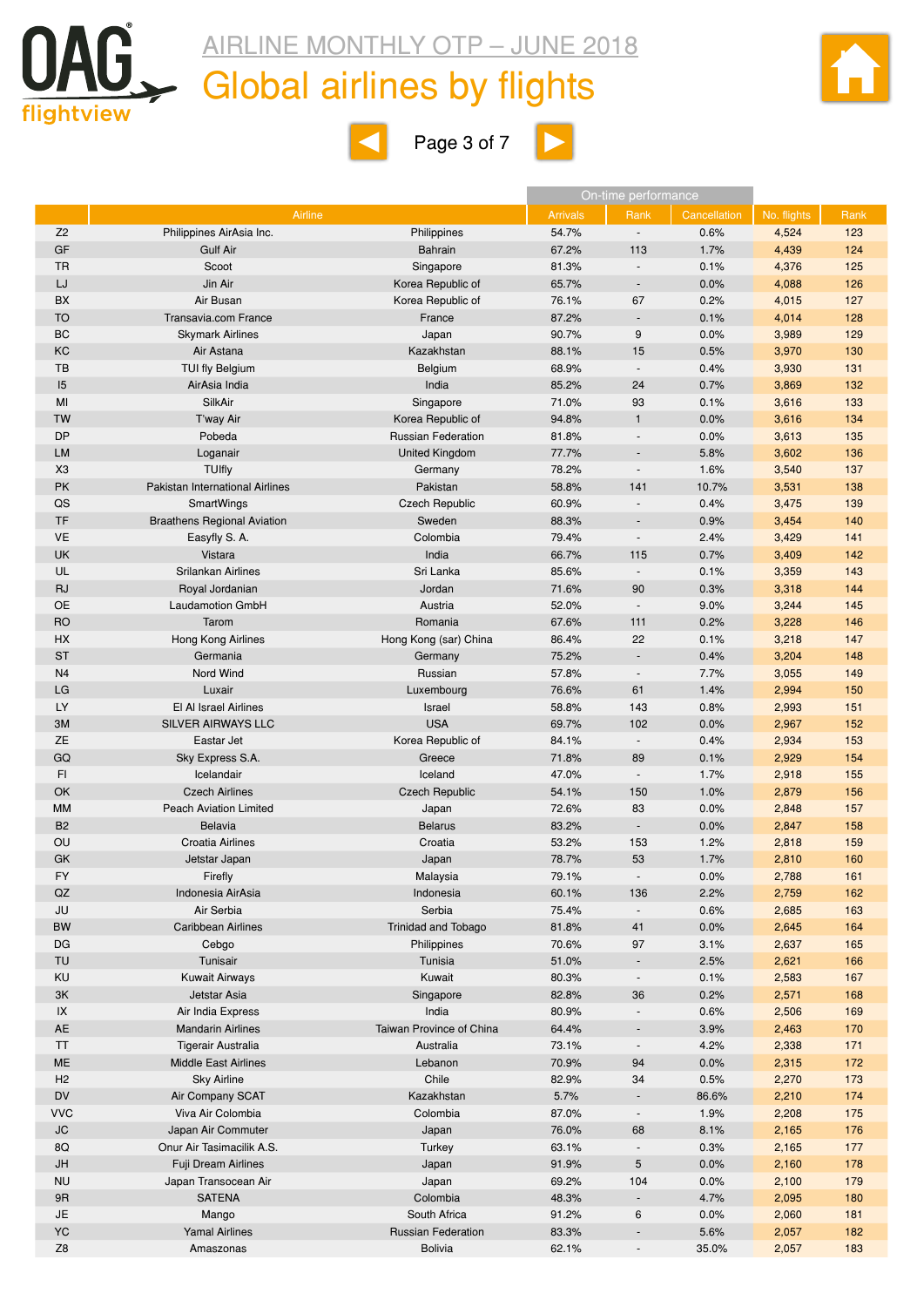

## Global airlines by flights





|                |                                     |                              |                 | On-time performance          |              |             |      |
|----------------|-------------------------------------|------------------------------|-----------------|------------------------------|--------------|-------------|------|
|                | Airline                             |                              | <b>Arrivals</b> | Rank                         | Cancellation | No. flights | Rank |
| 6J             | Solaseed                            | Japan                        | 87.4%           | 16                           | 0.0%         | 2,040       | 184  |
| 8P             | Pacific Coastal Airlines Limited    | Canada                       | 82.9%           | $\overline{\phantom{a}}$     | 1.0%         | 2,033       | 185  |
| <b>TS</b>      | Air Transat A.T.Inc.                | Canada                       | 62.0%           | 131                          | 0.0%         | 2,019       | 186  |
| FJ             | Fiji Airways                        | Fiji                         | 81.2%           | 44                           | 1.0%         | 2,009       | 187  |
| <b>VS</b>      | Virgin Atlantic Airways             | <b>United Kingdom</b>        | 76.2%           | $\overline{\phantom{a}}$     | 0.1%         | 2,000       | 188  |
| <b>BM</b>      | <b>BMI Regional</b>                 | United Kingdom               | 68.3%           | $\blacksquare$               | 5.6%         | 1,994       | 189  |
| <b>XK</b>      | Air Corsica                         | France                       | 75.9%           | $\qquad \qquad \blacksquare$ | 0.0%         | 1,980       | 190  |
|                |                                     | Antigua and Barbuda, Leeward |                 |                              |              |             |      |
| LI             | LIAT (1974)                         | Islands                      | 86.0%           |                              | 0.0%         | 1,972       | 191  |
| <b>VW</b>      | Transportes Aeromar S.A. De C.V.    | Mexico                       | 85.3%           |                              | 3.0%         | 1,954       | 192  |
| WW             | <b>WOW Air</b>                      | Iceland                      | 57.0%           | $\overline{\phantom{a}}$     | 0.0%         | 1,944       | 193  |
| VT             | Air Tahiti                          | French Polynesia             | 75.0%           | 72                           | 0.0%         | 1,908       | 194  |
| <b>HY</b>      | <b>Uzbekistan Airways</b>           | Uzbekistan                   | 93.1%           | $\overline{\phantom{a}}$     | 2.9%         | 1,880       | 195  |
| EQ             | <b>TAME Linea Aerea del Ecuador</b> | Ecuador                      | 79.6%           | $\overline{\phantom{a}}$     | 3.7%         | 1,875       | 196  |
| <b>UO</b>      | <b>HK Express</b>                   | Hong Kong (sar) China        | 68.7%           | 107                          | 0.2%         | 1,830       | 197  |
| 7G             | <b>Star Flyer</b>                   | Japan                        | 92.7%           | 4                            | 0.0%         | 1,790       | 198  |
| J <sub>2</sub> | Azerbaijan Airlines                 | Azerbaijan                   | 92.5%           | $\bar{a}$                    | 1.0%         | 1,776       | 199  |
| R <sub>3</sub> | Yakutia                             | <b>Russian Federation</b>    | 48.4%           | $\overline{\phantom{0}}$     | 37.5%        | 1,776       | 200  |
| <b>MN</b>      | Comair                              | South Africa                 | 78.7%           | $\overline{\phantom{a}}$     | 0.0%         | 1,758       | 201  |
| HD             | AirDo                               | Japan                        | 92.9%           | 3                            | 0.3%         | 1,740       | 202  |
| P <sub>9</sub> | <b>Peruvian Airlines</b>            | Peru                         | 64.7%           | $\overline{\phantom{a}}$     | 1.6%         | 1,696       | 203  |
| D7             | Airasia X                           | Malaysia                     | 58.7%           | 145                          | 0.0%         | 1,693       | 204  |
| JY             | Intercaribbean Airways Ltd          | Turks and Caicos Islands     | 74.7%           | $\sim$                       | 4.3%         | 1,677       | 205  |
| SY             | <b>Sun Country Airlines</b>         | <b>USA</b>                   | 58.7%           | 146                          | 0.0%         | 1,671       | 206  |
| IG             | Air Italy S.p.A.                    | Italy                        | 74.9%           | $\overline{\phantom{a}}$     | 0.1%         | 1,636       | 207  |
| LR             | Avianca Costa Rica S.A.             | Costa Rica                   | 77.1%           | 59                           | 2.7%         | 1,607       | 208  |
| <b>SP</b>      | <b>SATA Air Acores</b>              | Portugal                     | 72.2%           | 85                           | 1.2%         | 1,606       | 209  |
| <b>WB</b>      | <b>Rwandair Express</b>             | Rwanda                       | 69.3%           | $\blacksquare$               | 0.0%         | 1,603       | 210  |
| <b>JP</b>      | Adria Airways                       | Slovenia                     | 55.5%           | 149                          | 2.2%         | 1,599       | 211  |
| KM             | Air Malta                           | Malta                        | 63.3%           | $\overline{\phantom{a}}$     | 1.3%         | 1,550       | 212  |
| FA             | Safair                              | South Africa                 | 95.8%           | $\blacksquare$               | 0.0%         | 1,516       | 213  |
| <b>BB</b>      | Seaborne Airlines                   | Virgin Islands, US           | 81.6%           | $\overline{\phantom{a}}$     | 3.1%         | 1,507       | 214  |
| XT             | Indonesia Airasia X                 | Indonesia                    | 65.0%           | 120                          | 2.3%         | 1,484       | 215  |
| J9             | Jazeera Airways                     | Kuwait                       | 65.0%           | $\overline{\phantom{a}}$     | 3.0%         | 1,470       | 216  |
| 3H             | Air Inuit                           | Canada                       | 42.0%           | 161                          | 6.0%         | 1,466       | 217  |
| WZ             | <b>Red Wings Airlines</b>           | <b>Russian Federation</b>    | 89.1%           | $\blacksquare$               | 0.5%         | 1,406       | 218  |
| <b>WK</b>      | <b>Edelweiss Air</b>                | Switzerland                  | 71.7%           | ÷,                           | 0.9%         | 1,400       | 219  |
| W <sub>4</sub> | LC Peru                             | Peru                         | 63.7%           |                              | 5.3%         | 1,379       | 220  |
| <b>KK</b>      | AtlasGlobal                         | Turkey                       | 77.5%           |                              | 0.0%         | 1,372       | 221  |
| IT             | Tigerair Taiwan Co. Ltd             | Taiwan Province of China     | 94.8%           |                              | 1.6%         | 1,368       | 222  |
| EN             | Air Dolomiti S.p.A L.A.R.E          | Italy                        | 72.8%           | $\blacksquare$               | 4.1%         | 1,347       | 223  |
| JW             | Vanilla Air                         | Japan                        | 73.5%           | 78                           | 0.8%         | 1,334       | 224  |
| 2Z             | Passaredo                           | <b>Brazil</b>                | 66.2%           | ÷                            | 10.8%        | 1,246       | 225  |
| EL.            | Ellinair S.A.                       | Greece                       | 68.0%           |                              | 3.2%         | 1,236       | 226  |
| DT             | <b>TAAG Angola Airlines</b>         | Angola                       | 92.7%           | $\frac{1}{2}$                | 0.0%         | 1,178       | 227  |
| <b>NF</b>      | Air Vanuatu                         | Vanuatu                      | 27.9%           |                              | 51.7%        | 1,164       | 228  |
| XG             | SunExpress Deutschland GmbH         | Germany                      | 83.2%           | $\overline{a}$               | 2.0%         | 1,162       | 229  |
| <b>Y7</b>      | NordStar                            | <b>Russian Federation</b>    | 82.0%           |                              | 0.5%         | 1,153       | 230  |
| 5H             | Five Forty Aviation                 | Kenya                        | 46.7%           | $\overline{\phantom{a}}$     | 0.6%         | 1,143       | 231  |
| FB             | <b>Bulgaria Air</b>                 | <b>Bulgaria</b>              | 74.4%           |                              | 0.1%         | 1,130       | 232  |
| BV             | <b>Blue Panorama Airlines</b>       | Italy                        | 73.6%           | $\overline{\phantom{a}}$     | 1.4%         | 1,125       | 233  |
| 5N             | Nordavia - Regional Airlines        | <b>Russian Federation</b>    | 94.3%           | ÷,                           | 0.3%         | 1,123       | 234  |
| <b>RAC</b>     | Ryukyu Air Commuter                 | Japan                        | 80.3%           | 46                           | 3.7%         | 1,107       | 235  |
| <b>DX</b>      | Danish Air Transport                | Denmark                      | 92.3%           | $\blacksquare$               | 0.3%         | 1,105       | 236  |
| 9U             | Air Moldova                         | Moldova Republic of          | 69.5%           | $\overline{\phantom{a}}$     | 2.0%         | 1,104       | 237  |
| GR             | <b>Aurigny Air Services</b>         | <b>United Kingdom</b>        | 71.7%           | $\overline{\phantom{a}}$     | 17.3%        | 1,075       | 238  |
| 3O             | Air Arabia Maroc                    | Morocco                      | 87.0%           |                              | 0.8%         | 1,071       | 239  |
| PM             | Canaryfly                           | Spain                        | 90.7%           | 8                            | 1.8%         | 1,070       | 240  |
| <b>FN</b>      | <b>Fastjet Airlines</b>             | Tanzania United Republic of  | 93.6%           | $\blacksquare$               | 0.0%         | 1,049       | 241  |
| TM             | LAM-Linhas Aereas De Mocambique     | Mozambique                   | 48.6%           | $\overline{\phantom{a}}$     | 31.2%        | 1,028       | 242  |
| MK             | Air Mauritius                       | <b>Mauritius</b>             | 81.9%           | 40                           | 0.1%         | 1,018       | 243  |
| ZI             | Aigle Azur                          | France                       | 59.5%           | $\overline{\phantom{a}}$     | 0.0%         | 1,014       | 244  |
|                |                                     |                              |                 |                              |              |             |      |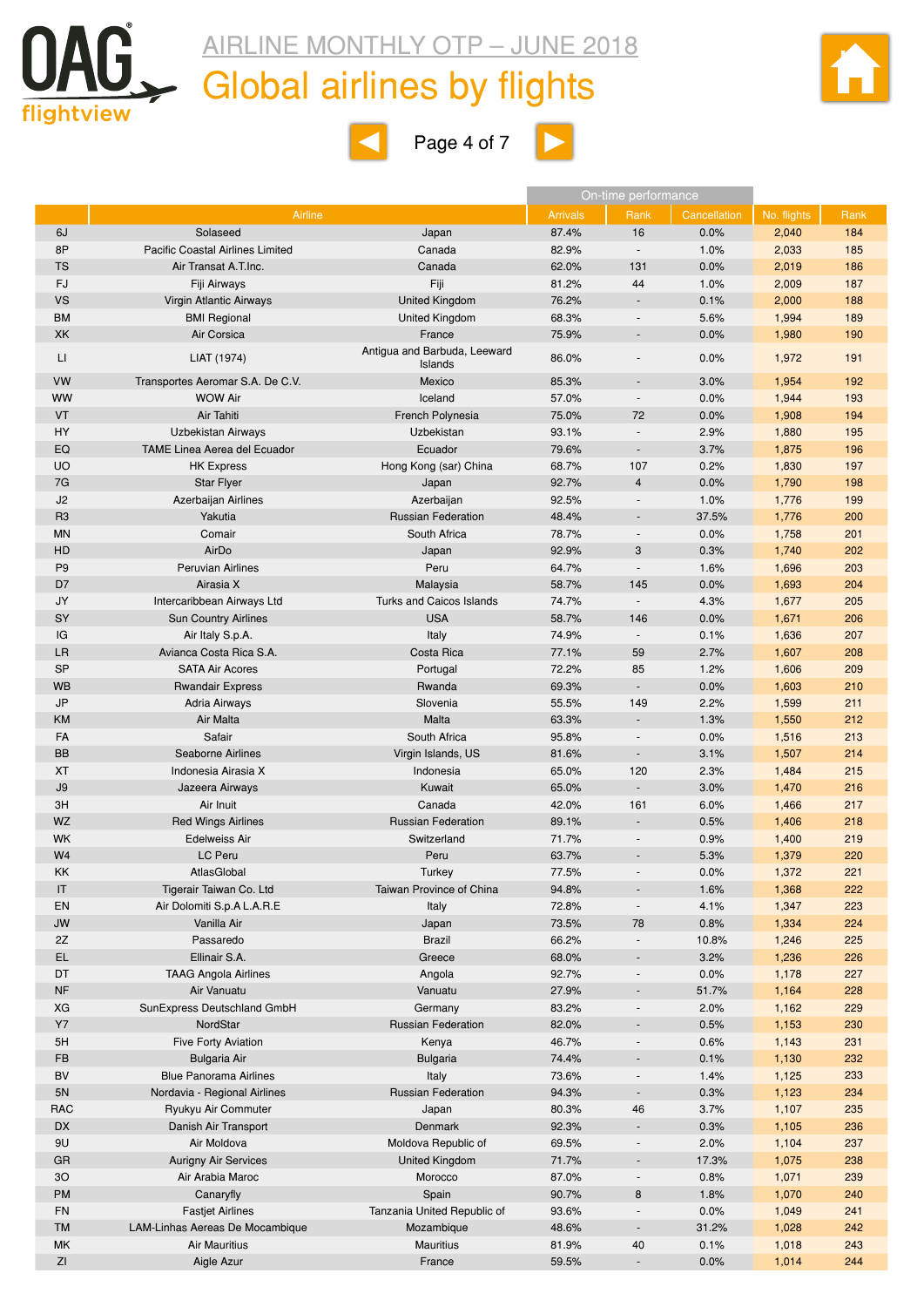

## Global airlines by flights



 $\blacksquare$ 



|                |                                         |                           |                 | On-time performance      |              |             |      |
|----------------|-----------------------------------------|---------------------------|-----------------|--------------------------|--------------|-------------|------|
|                | Airline                                 |                           | <b>Arrivals</b> | Rank                     | Cancellation | No. flights | Rank |
| <b>XL</b>      | <b>LATAM Airlines Ecuador</b>           | Ecuador                   | 90.1%           | 11                       | 0.7%         | 1,014       | 245  |
| VZ             | Thai Vietjet Air                        | Thailand                  | 91.1%           |                          | 0.0%         | 990         | 246  |
| BI             | Royal Brunei Airlines                   | Brunei Darussalam         | 94.7%           |                          | 0.0%         | 978         | 247  |
| <b>SM</b>      | Air Cairo                               | Egypt                     | 77.9%           | $\overline{\phantom{a}}$ | 0.9%         | 968         | 248  |
| 5Z             | Cemair                                  | South Africa              | 73.0%           |                          | 4.3%         | 968         | 249  |
| <b>JM</b>      | Jambojet                                | Kenya                     | 74.7%           | ÷,                       | 0.0%         | 966         | 250  |
| <b>TRJ</b>     | Trujet                                  | India                     | 68.0%           | $\overline{\phantom{a}}$ | 2.5%         | 960         | 251  |
| <b>KX</b>      | Cayman Airways                          | Cayman Islands            | 68.8%           |                          | 2.6%         | 955         | 252  |
| SW             | Air Namibia                             | Namibia                   | 81.9%           | $\blacksquare$           | 0.4%         | 943         | 253  |
| <b>NL</b>      | Shaheen Air International               | Pakistan                  | 30.2%           |                          | 58.6%        | 933         | 254  |
| PF             | Primera Air                             | Denmark                   | 70.9%           | $\overline{a}$           | 0.5%         | 920         | 255  |
| TX             | <b>Air Caraibes</b>                     | Guadeloupe                | 86.4%           | $\overline{\phantom{a}}$ | 0.0%         | 909         | 256  |
| WG             | Sunwing Airlines Inc.                   | Canada                    | 58.9%           | 140                      | 0.0%         | 903         | 257  |
| <b>NO</b>      | Neos Air                                | Italy                     | 36.9%           |                          | 0.3%         | 898         | 258  |
| PA             | Airblue                                 | Pakistan                  | 74.5%           | $\overline{\phantom{a}}$ | 5.5%         | 877         | 259  |
| F <sub>8</sub> | <b>Flair Airlines</b>                   | Canada                    | 99.1%           | $\overline{\phantom{a}}$ | 0.0%         | 877         | 260  |
| <b>RS</b>      | Air Seoul, Inc                          | Korea Republic of         | 74.0%           | 77                       | 0.0%         | 871         | 261  |
| T7             | <b>Twin Jet</b>                         | France                    | 85.7%           | $\overline{\phantom{a}}$ | 1.7%         | 871         | 262  |
| A4             | <b>AZIMUTH Airlines</b>                 | <b>Russian Federation</b> | 93.2%           | $\blacksquare$           | 0.0%         | 832         | 263  |
| YM             | <b>Montenegro Airlines</b>              | Montenegro                | 73.0%           |                          | 3.5%         | 824         | 264  |
| K <sub>6</sub> | Cambodia Angkor Air                     | Cambodia                  | 80.0%           | $\overline{\phantom{a}}$ | 7.5%         | 767         | 265  |
| KS             | Penair                                  | <b>USA</b>                | 88.4%           |                          | 0.0%         | 754         | 266  |
| <b>BJ</b>      | Nouvelair                               | Tunisia                   | 51.2%           | $\blacksquare$           | 0.6%         | 753         | 267  |
| CO             | <b>Cobalt Aero</b>                      | Cyprus                    | 69.7%           |                          | 0.0%         | 746         | 268  |
| E <sub>3</sub> | NewGen Airways                          | Thailand                  | 95.0%           | $\blacksquare$           | 0.0%         | 740         | 269  |
| A <sub>9</sub> | Georgian Airways                        | Georgia                   | 76.8%           | $\overline{\phantom{a}}$ | 1.7%         | 734         | 270  |
| T <sub>5</sub> | <b>Turkmenistan Airlines</b>            | Turkmenistan              | 80.2%           |                          | 0.0%         | 712         | 271  |
| 6S             | Saudi Gulf Airlines                     | Saudi Arabia              | 89.2%           | 12                       | 0.0%         | 706         | 272  |
| СE             | Chalair                                 | France                    | 87.7%           | $\blacksquare$           | 0.9%         | 692         | 273  |
| D <sub>2</sub> | Severstal Aircompany                    | <b>Russian Federation</b> | 96.0%           | $\overline{\phantom{a}}$ | 0.0%         | 682         | 274  |
| S <sub>4</sub> | SATA International-Azores Airlines S.A. | Portugal                  | 50.2%           | 156                      | 2.0%         | 663         | 275  |
| CU             | Cubana de Aviacion S.A                  | Cuba                      | 2.9%            | $\blacksquare$           | 94.2%        | 658         | 276  |
| <b>SX</b>      | <b>Sky Work Airlines</b>                | Switzerland               | 72.5%           | $\overline{a}$           | 3.2%         | 635         | 277  |
| 9V             | <b>AVIOR Airlines</b>                   | Venezuela                 | 67.8%           | $\overline{\phantom{a}}$ | 0.6%         | 616         | 278  |
| <b>UU</b>      | Air Austral                             | Reunion                   | 78.8%           | 52                       | 0.2%         | 614         | 279  |
| <b>DVR</b>     | Divi Divi Air                           | Curacao                   | 96.1%           |                          | 1.0%         | 587         | 280  |
| DI             | Norwegian Air UK Itd                    | United Kingdom            | 59.9%           | 138                      | 1.4%         | 587         | 281  |
| A <sub>2</sub> | <b>Astra Airlines</b>                   | Greece                    | 49.3%           |                          | 0.0%         | 564         | 282  |
| <b>BP</b>      | Air Botswana                            | Botswana                  | 72.7%           |                          | 0.5%         | 560         | 283  |
| VC             | ViaAir                                  | <b>USA</b>                | 53.8%           | 152                      | 13.8%        | 559         | 284  |
| BY             | <b>Thomson Airways</b>                  | United Kingdom            | 77.0%           | $\overline{\phantom{a}}$ | 0.0%         | 550         | 285  |
| 71             | <b>Insel Air</b>                        | Curacao                   | 82.8%           | 35                       | 7.5%         | 535         | 286  |
| KO             | Komiaviatrans                           | <b>Russian Federation</b> | 41.1%           |                          | 37.8%        | 519         | 287  |
| 21             | <b>Star Peru</b>                        | Peru                      | 50.0%           |                          | 10.3%        | 515         | 288  |
| 6R             | <b>ALROSA Air Company</b>               | <b>Russian Federation</b> | 80.2%           | $\overline{\phantom{a}}$ | 1.6%         | 498         | 289  |
| VV             | Viva Air Peru                           | Peru                      | 59.6%           |                          | 3.9%         | 496         | 290  |
| M4             | <b>Mistral Air</b>                      | Italy                     | 87.4%           |                          | 4.2%         | 496         | 291  |
| ER             | Serene Air                              | Pakistan                  | 66.4%           |                          | 24.4%        | 490         | 292  |
| XJ             | Thai Air Asia X                         | Thailand                  | 74.7%           |                          | 0.0%         | 480         | 293  |
| <b>FP</b>      | <b>Pelican Airlines</b>                 | Australia                 | 70.4%           |                          | 1.9%         | 480         | 294  |
| 4N             | Air North                               | Canada                    | 73.1%           | 80                       | 0.0%         | 475         | 295  |
| FC             | Fly Corporate                           | Australia                 | 66.5%           |                          | 1.1%         | 471         | 296  |
| JJ             | <b>LATAM Airlines Brasil</b>            | <b>Brazil</b>             | 66.0%           | 117                      | 1.7%         | 457         | 297  |
| KΒ             | Druk Air                                | <b>Bhutan</b>             | 96.3%           |                          | 0.0%         | 454         | 298  |
| EG             | <b>Ernest Airline</b>                   | Italy                     | 62.8%           |                          | 4.4%         | 440         | 299  |
| <b>WX</b>      | City Jet                                | Ireland Republic of       | 55.7%           | 148                      | 2.8%         | 424         | 300  |
| Q6             | Volaris Costa Rica                      | Costa Rica                | 73.1%           | 79                       | 16.1%        | 424         | 301  |
| 18             | Izhavia                                 | <b>Russian Federation</b> | 95.0%           |                          | 0.0%         | 422         | 302  |
| <b>GM</b>      | Germania Flug AG                        | Switzerland               | 78.2%           | $\overline{\phantom{a}}$ | 0.0%         | 415         | 303  |
| <b>SF</b>      | <b>Tassili Airlines</b>                 | Algeria                   | 51.7%           |                          | 0.0%         | 389         | 304  |
| SB             | Air Caledonie International             | New Caledonia             | 88.9%           | $\blacksquare$           | 0.0%         | 385         | 305  |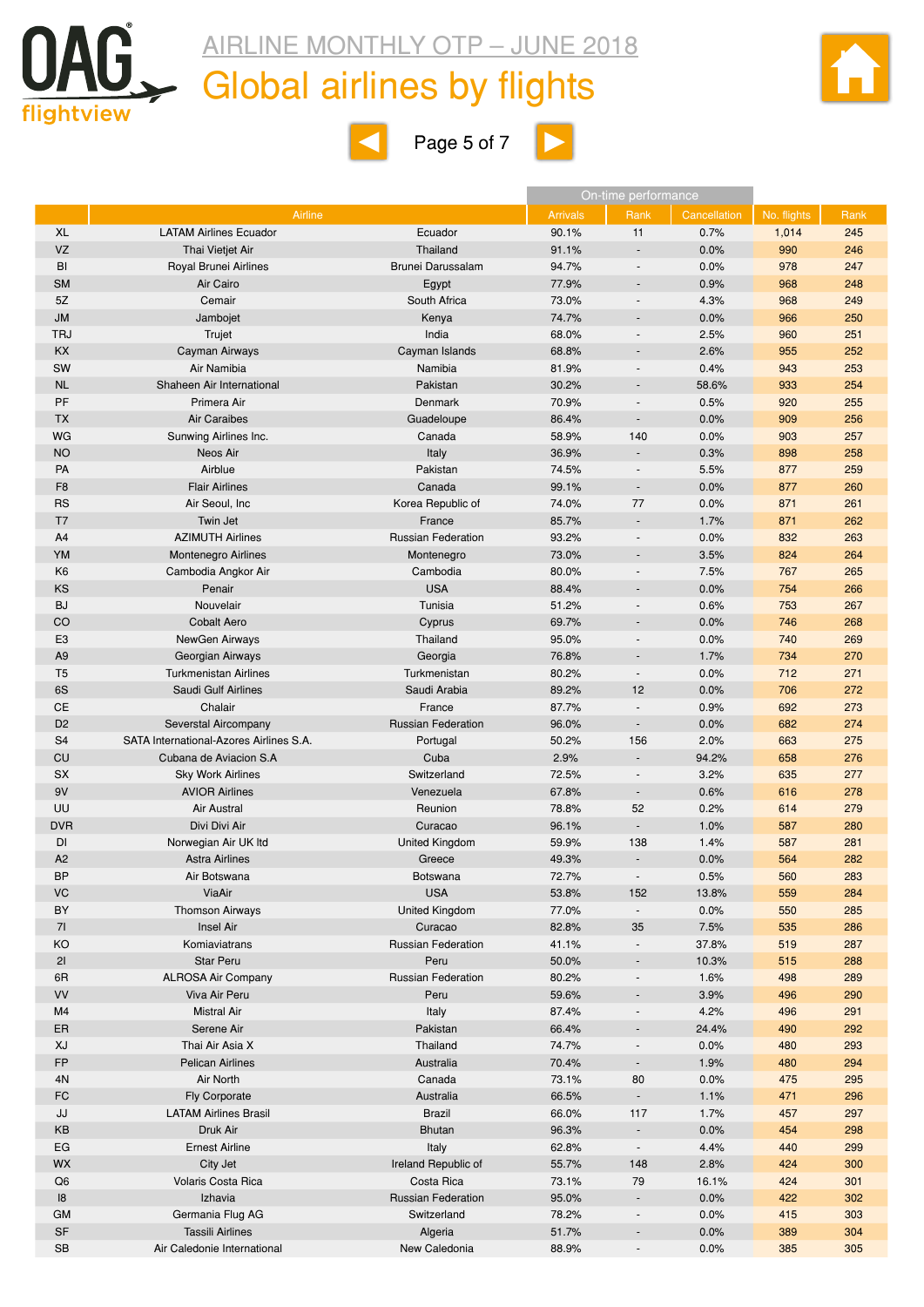



 $\blacktriangleleft$ 



|                | Airline                                |                                 | <b>Arrivals</b> | Rank                     | Cancellation | No. flights | Rank |
|----------------|----------------------------------------|---------------------------------|-----------------|--------------------------|--------------|-------------|------|
| <b>HTY</b>     | <b>Helity</b>                          | Spain                           | 78.4%           |                          | 0.0%         | 372         | 306  |
| AG             | <b>Aruba Airlines</b>                  | Aruba                           | 82.1%           |                          | 0.0%         | 371         | 307  |
| E <sub>5</sub> | Air Arabia Egypt                       | Egypt                           | 73.3%           |                          | 0.0%         | 369         | 308  |
| OR             | <b>TUI fly Netherlands</b>             | Netherlands                     | 79.5%           |                          | 0.0%         | 348         | 309  |
| LQ             | Lanmei Airlines                        | Cambodia                        | 90.0%           |                          | 0.0%         | 347         | 310  |
| Q9             | Wataniya Airways                       | Kuwait                          | 34.8%           |                          | 21.7%        | 345         | 311  |
| QD             | JC (Cambodia) International Airlines   | Cambodia                        | 78.4%           |                          | 0.0%         | 344         | 312  |
| SS             | Corsair                                | France                          | 63.1%           | $\overline{\phantom{a}}$ | 0.0%         | 338         | 313  |
| TA             | <b>TACA International Airlines</b>     | El Salvador                     | 90.8%           | $\overline{7}$           | 1.8%         | 327         | 314  |
| V <sub>8</sub> | Iliamna Air Taxi                       | <b>USA</b>                      | 96.4%           |                          | 0.0%         | 318         | 315  |
| SZ             | Somon Air                              | Tajikistan                      | 57.4%           |                          | 5.9%         | 317         | 316  |
| 5F             |                                        |                                 | 88.0%           |                          | 2.0%         | 310         | 317  |
|                | Fly One<br>Air Zimbabwe                | Moldova Republic of<br>Zimbabwe |                 |                          | 4.7%         | 303         | 318  |
| UM             | Motor Sich PJSC                        | Ukraine                         | 46.5%           |                          |              |             | 319  |
| M <sub>9</sub> |                                        |                                 | 96.7%           |                          | 0.0%         | 296         |      |
| <b>OM</b>      | MIAT - Mongolian Airlines              | Mongolia                        | 83.7%           |                          | 0.0%         | 294         | 320  |
| PAM            | <b>MAP Linhas Aereas</b>               | <b>Brazil</b>                   | 58.1%           |                          | 0.0%         | 285         | 321  |
| 3W             | <b>Malawian Airlines</b>               | Malawi                          | 96.7%           |                          | 0.0%         | 284         | 322  |
| RA             | <b>Nepal Airlines Corporation</b>      | Nepal                           | 74.6%           |                          | 5.6%         | 275         | 323  |
| RC             | Atlantic Airways Faroe Islands         | Faroe Islands                   | 85.7%           | 23                       | 0.0%         | 271         | 324  |
| 8M             | Myanmar Airways International          | Myanmar                         | 95.3%           |                          | 0.0%         | 262         | 325  |
| UG             | <b>TunisAir Express</b>                | Tunisia                         | 62.9%           |                          | 0.0%         | 254         | 326  |
| 7W             | <b>Wind Rose Aviation</b>              | Ukraine                         | 94.5%           |                          | 0.0%         | 254         | 327  |
| 6Q             | <b>Cham Wings Airlines</b>             | Syrian Arab Republic            | 59.7%           |                          | 27.3%        | 254         | 328  |
| СY             | <b>Cyprus Airways</b>                  | Cyprus                          | 80.6%           | 45                       | 0.9%         | 250         | 329  |
| FT             | FlyEgypt                               | Egypt                           | 65.2%           |                          | 0.0%         | 247         | 330  |
| IJ             | Spring Airlines Japan                  | Japan                           | 65.3%           |                          | 0.8%         | 240         | 331  |
| SKP            | <b>Skytrans Airlines</b>               | Australia                       | 80.8%           |                          | 0.0%         | 239         | 332  |
| Q2             | Maldivian                              | <b>Maldives</b>                 | 74.3%           |                          | 0.0%         | 231         | 333  |
| 2B             | Albawings                              | Albania                         | 79.2%           |                          | 0.0%         | 230         | 334  |
| B <sub>3</sub> | <b>Bhutan Airlines</b>                 | <b>Bhutan</b>                   | 87.5%           |                          | 0.0%         | 228         | 335  |
| YK             | <b>Avia Traffic Company</b>            | Kyrgyzstan                      | 81.8%           |                          | 0.0%         | 227         | 336  |
| <b>SE</b>      | <b>XL Airways France</b>               | France                          | 87.5%           |                          | 0.0%         | 211         | 337  |
| U8             | <b>TUS Airways</b>                     | Cyprus                          | 80.0%           |                          | 0.0%         | 207         | 338  |
| ΖK             | <b>Great Lakes Airlines</b>            | <b>USA</b>                      | 75.8%           |                          | 2.6%         | 204         | 339  |
|                |                                        |                                 | 76.5%           |                          |              |             |      |
| IF             | <b>Fly Baghdad Airlines</b>            | Iraq                            |                 |                          | 23.5%        | 204         | 340  |
| VR             | <b>TACV Cabo Verde Airlines</b>        | Cape Verde                      | 51.7%           |                          | 20.0%        | 202         | 341  |
| 6I             | Air Alsie                              | <b>Denmark</b>                  | 99.0%           |                          | 0.0%         | 198         | 342  |
| FV             | Rossiya Airlines                       | <b>Russian Federation</b>       | 77.3%           | 57                       | 0.6%         | 194         | 343  |
| ΤN             | Air Tahiti Nui                         | French Polynesia                | 71.0%           |                          | 0.0%         | 193         | 344  |
| 6F             | Primera Air Nordic                     | Latvia                          | 53.9%           | 151                      | 0.7%         | 189         | 345  |
| ${\sf P7}$     | <b>Small Planet Airlines</b>           | Poland                          | 51.6%           |                          | 0.0%         | 171         | 346  |
| EMU            | East Asia Airlines                     | Macao (sar) China               | 0.0%            |                          | 100.0%       | 166         | 347  |
| QQ             | <b>Alliance Airlines</b>               | Australia                       | 88.8%           | $\overline{\phantom{a}}$ | 0.0%         | 164         | 348  |
| 7Q             | Elite Airways                          | <b>USA</b>                      | 79.7%           | 47                       | 0.0%         | 162         | 349  |
| 8Y             | Astro Air Int dba Pan Pacific Airlines | Philippines                     | 76.3%           |                          | 0.0%         | 156         | 350  |
| PY             | Surinam Airways                        | Suriname                        | 66.7%           |                          | 2.0%         | 153         | 351  |
| 7J             | Tajik Air                              | Tajikistan                      | 60.7%           |                          | 7.1%         | 146         | 352  |
| YJ             | Asian Wings Airways                    | Myanmar                         | 0.0%            | $\overline{\phantom{a}}$ | 100.0%       | 142         | 353  |
| ZF             | AZUR air                               | <b>Russian Federation</b>       | 93.3%           |                          | 0.0%         | 137         | 354  |
| C <sub>3</sub> | Trade Air Ltd                          | Croatia                         | 92.5%           |                          | 0.0%         | 136         | 355  |
| 4G             | Gazpromavia                            | <b>Russian Federation</b>       | 75.0%           |                          | 7.5%         | 133         | 356  |
|                | Himalaya Airlines                      |                                 |                 |                          |              |             |      |
| H <sub>9</sub> |                                        | Nepal                           | 84.6%           |                          | 5.1%         | 132         | 357  |
| TE             | <b>SkyTaxi</b>                         | Poland                          | 83.3%           | $\overline{\phantom{a}}$ | 0.0%         | 128         | 358  |
| EE             | Regional Jet                           | Estonia                         | 42.3%           | 160                      | 1.8%         | 128         | 359  |
| 2L             | <b>Helvetic Airways</b>                | Switzerland                     | 35.9%           |                          | 2.6%         | 127         | 360  |
| <b>ZP</b>      | Amaszonas Linea Aerea                  | <b>Bolivia</b>                  | 52.9%           | $\overline{\phantom{a}}$ | 0.0%         | 121         | 361  |
| RM             | Aircompany Armenia                     | Armenia                         | 92.3%           |                          | 0.0%         | 120         | 362  |
| OJ             | Fly Jamaica                            | Jamaica                         | 100.0%          | $\blacksquare$           | 0.0%         | 111         | 363  |
| B <sub>0</sub> | La Compagnie                           | France                          | 86.7%           |                          | 1.3%         | 110         | 364  |
| RB             | Syrian Arab Airlines                   | Syrian Arab Republic            | 87.5%           |                          | 0.0%         | 106         | 365  |

BF French Bee France 42.6% - 0.0% 106 366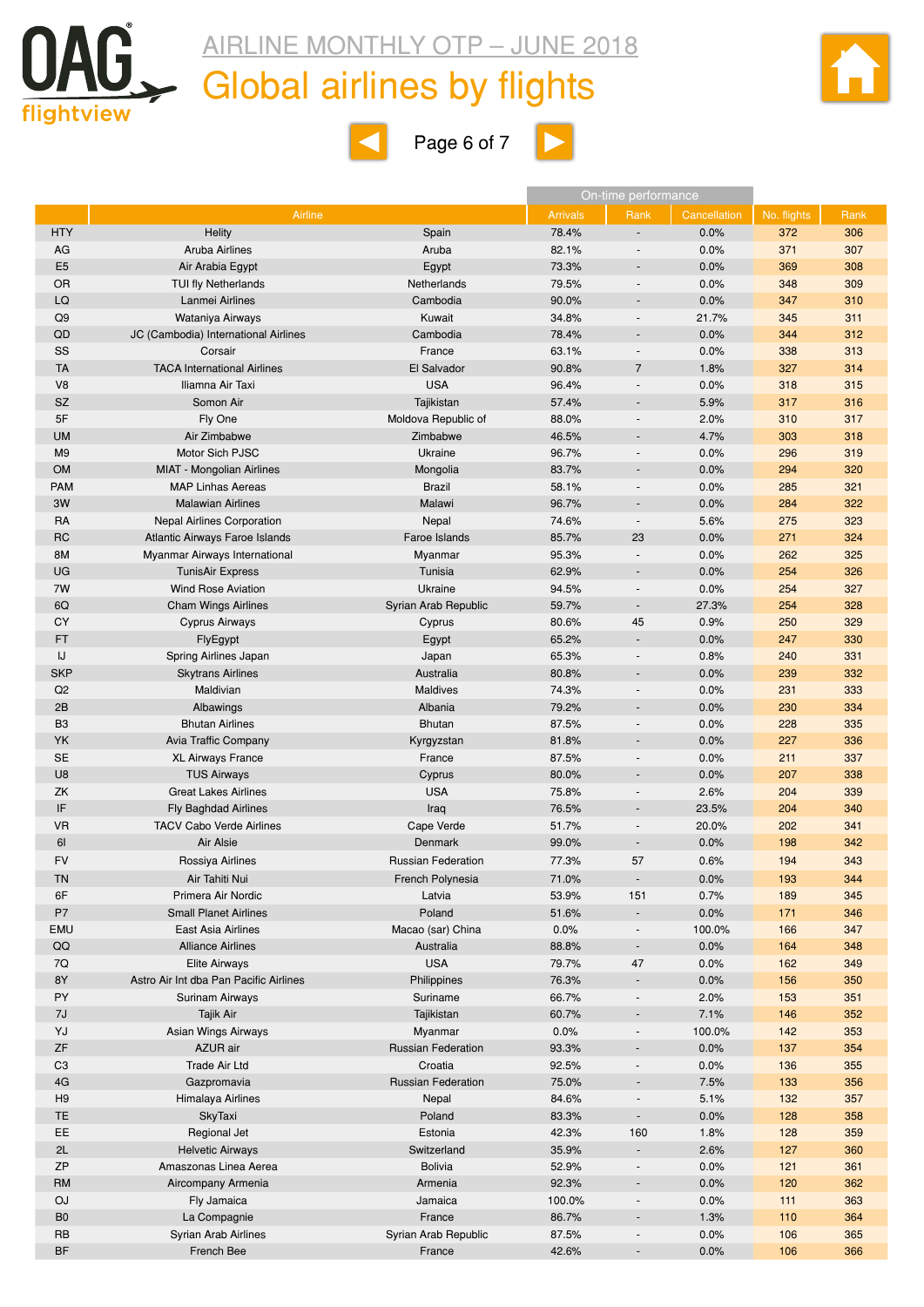



 $\blacksquare$ 



|                |                                 |                                            |                 | On-time performance      |              |             |      |
|----------------|---------------------------------|--------------------------------------------|-----------------|--------------------------|--------------|-------------|------|
|                | Airline                         |                                            | <b>Arrivals</b> | Rank                     | Cancellation | No. flights | Rank |
| <b>JS</b>      | Air Koryo                       | Korea Democratic People's Repub-<br>lic of | 77.3%           |                          | 13.6%        | 105         | 367  |
| <b>LTR</b>     | Lufttransport A/S               | Norway                                     | 95.7%           | $\blacksquare$           | 0.0%         | 102         | 368  |
| R <sub>5</sub> | Jordan Aviation                 | Jordan                                     | 52.9%           | $\overline{\phantom{a}}$ | 0.0%         | 94          | 369  |
| E <sub>9</sub> | Evelop Airlines S.L.            | Spain                                      | 66.7%           | $\overline{\phantom{a}}$ | 0.0%         | 92          | 370  |
| 7E             | Sylt Air                        | Germany                                    | 100.0%          | $\overline{\phantom{a}}$ | 0.0%         | 92          | 371  |
| XU             | <b>African Express Airways</b>  | Kenya                                      | 0.0%            | $\overline{\phantom{a}}$ | 0.0%         | 90          | 372  |
| <b>MTL</b>     | Raf-Avia                        | Latvia                                     | 95.0%           | $\overline{a}$           | 0.0%         | 80          | 373  |
| ON             | <b>Nauru Airlines</b>           | Nauru                                      | 45.5%           | $\overline{\phantom{a}}$ | 0.0%         | 78          | 374  |
| <b>OL</b>      | <b>Polynesian Airlines</b>      | Samoa                                      | 88.9%           | $\overline{\phantom{a}}$ | 0.0%         | 78          | 375  |
| 4M             | <b>LATAM Airlines Argentina</b> | Argentina                                  | 47.9%           | 157                      | 5.6%         | 75          | 376  |
| 50             | <b>ASL Airlines France</b>      | France                                     | 90.0%           |                          | 0.0%         | 70          | 377  |
| 2P             | <b>PAL Express</b>              | Philippines                                | 93.3%           | $\blacksquare$           | 3.3%         | 69          | 378  |
| <b>HB</b>      | Asia Atlantic Airlines          | Thailand                                   | 88.9%           | $\overline{\phantom{a}}$ | 0.0%         | 54          | 379  |
| 60             | Orbest                          | Portugal                                   | 94.4%           | $\overline{\phantom{a}}$ | 0.0%         | 37          | 380  |
| QB             | Faraz Qeshm Airline             | Iran Islamic Republic of                   | 37.5%           | $\overline{a}$           | 0.0%         | 28          | 381  |
| <b>AP</b>      | Alba Star                       | Spain                                      | 71.4%           | $\overline{\phantom{a}}$ | 0.0%         | 23          | 382  |
| <b>HR</b>      | Hahn Air                        | Germany                                    | 77.3%           | 56                       | 0.0%         | 23          | 383  |
| 8H             | <b>BH Air Ltd</b>               | <b>Bulgaria</b>                            | 100.0%          | $\overline{\phantom{a}}$ | 0.0%         | 20          | 384  |
| PU             | Plus Ultra Lineas Aereas S. A.  | Spain                                      | 88.9%           | $\blacksquare$           | 0.0%         | 18          | 385  |
| <b>SLD</b>     | <b>Silver Air</b>               | <b>Czech Republic</b>                      | 0.0%            | $\overline{\phantom{a}}$ | 100.0%       | 18          | 386  |
| 8W             | Fly Always N.V.                 | Suriname                                   | 100.0%          | $\overline{\phantom{a}}$ | 0.0%         | 16          | 387  |
| <b>KF</b>      | Air Belgium                     | Belgium                                    | 42.9%           | 159                      | 0.0%         | 16          | 388  |
| 8F             | <b>STP Airways</b>              | Sao Tome and Principe                      | 100.0%          | $\overline{\phantom{a}}$ | 0.0%         | 15          | 389  |
| YU             | <b>Euroatlantic Airways</b>     | Portugal                                   | 100.0%          | $\overline{\phantom{a}}$ | 0.0%         | 10          | 390  |
| D <sub>3</sub> | Daallo Airlines                 | Djibouti                                   | 0.0%            | $\overline{\phantom{a}}$ | 100.0%       | 8           | 391  |
| <b>CD</b>      | <b>Alliance Air</b>             | India                                      | 100.0%          | ٠                        | 0.0%         | 4           | 392  |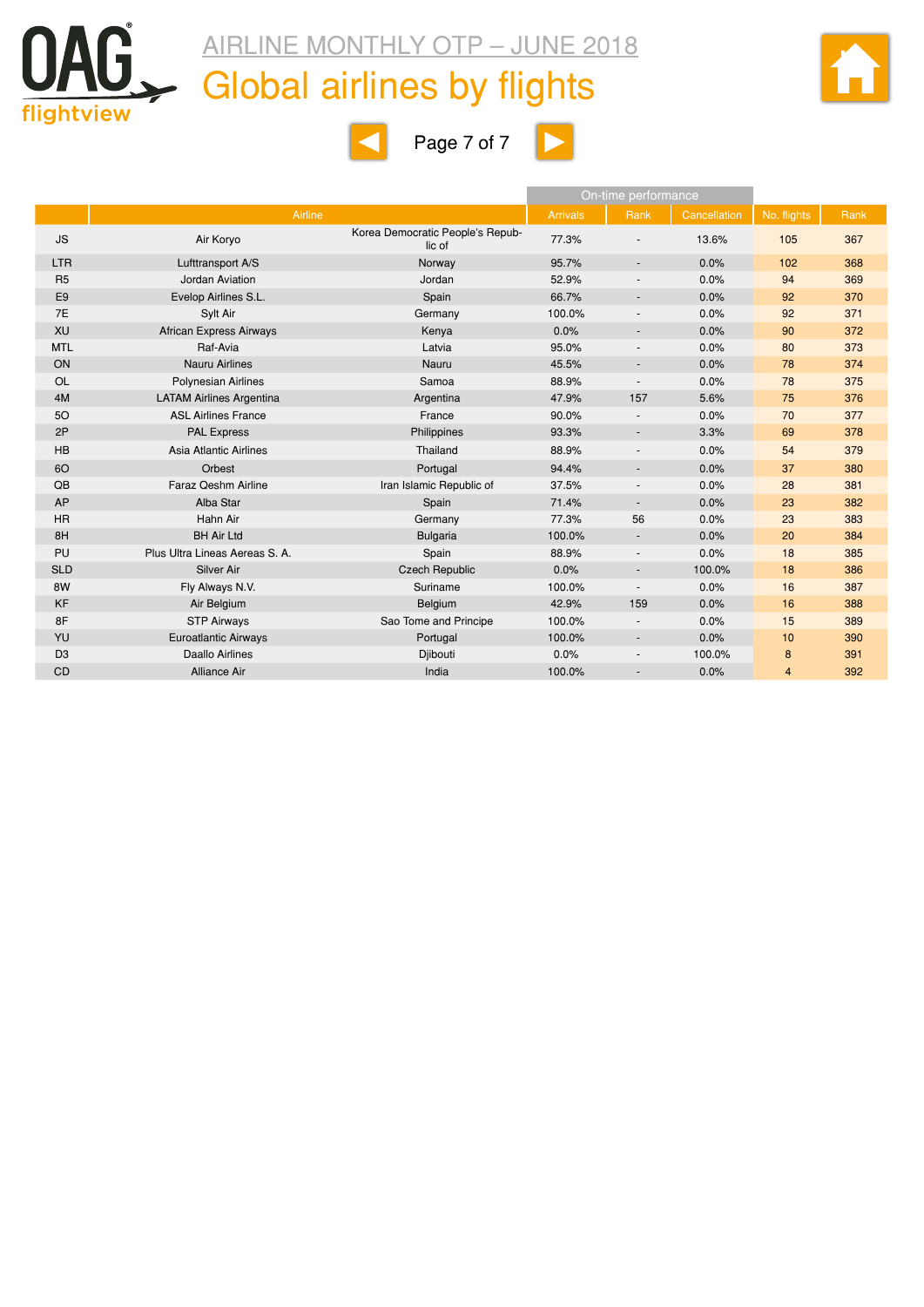<span id="page-9-0"></span>

### EMEA airlines

Page 1 of 4



|                 | EMEA AIRLINE ON-TIME AND CANCELLED FLIGHTS |                             | On-time performance |                |          |                |                |
|-----------------|--------------------------------------------|-----------------------------|---------------------|----------------|----------|----------------|----------------|
|                 | Airline                                    |                             | <b>Arrivals</b>     | Rank           | Cancel % | <b>Flights</b> | Global<br>Rank |
| 8F              | <b>STP Airways</b>                         | Sao Tome and Principe       | 100.0%              | $\mathbf{1}$   | 0.0%     | 15             | 389            |
| YU              | <b>Euroatlantic Airways</b>                | Portugal                    | 100.0%              | $\overline{2}$ | 0.0%     | 10             | 390            |
| 8H              | <b>BH Air Ltd</b>                          | <b>Bulgaria</b>             | 100.0%              | 3              | 0.0%     | 20             | 384            |
| 7E              | Sylt Air                                   | Germany                     | 100.0%              | $\overline{4}$ | 0.0%     | 92             | 371            |
| 61              | Air Alsie                                  | Denmark                     | 99.0%               | 5              | 0.0%     | 198            | 342            |
| 3W              | <b>Malawian Airlines</b>                   | Malawi                      | 96.7%               | 6              | 0.0%     | 284            | 322            |
| M <sub>9</sub>  | Motor Sich PJSC                            | Ukraine                     | 96.7%               | $\overline{7}$ | 0.0%     | 296            | 319            |
| D <sub>2</sub>  | Severstal Aircompany                       | <b>Russian Federation</b>   | 96.0%               | 8              | 0.0%     | 682            | 274            |
| FA              | Safair                                     | South Africa                | 95.8%               | 9              | 0.0%     | 1,516          | 213            |
| <b>LTR</b>      | Lufttransport A/S                          | Norway                      | 95.7%               | 10             | 0.0%     | 102            | 368            |
| <b>MTL</b>      | Raf-Avia                                   | Latvia                      | 95.0%               | 11             | 0.0%     | 80             | 373            |
| 8               | Izhavia                                    | <b>Russian Federation</b>   | 95.0%               | 12             | 0.0%     | 422            | 302            |
| 7W              | <b>Wind Rose Aviation</b>                  | Ukraine                     | 94.5%               | 13             | 0.0%     | 254            | 327            |
| 60              | Orbest                                     | Portugal                    | 94.4%               | 14             | 0.0%     | 37             | 380            |
| 5N              | Nordavia - Regional Airlines               | <b>Russian Federation</b>   | 94.3%               | 15             | 0.3%     | 1,123          | 234            |
| <b>FN</b>       | <b>Fastjet Airlines</b>                    | Tanzania United Republic of | 93.6%               | 16             | 0.0%     | 1,049          | 241            |
| ZF              | <b>AZUR</b> air                            | <b>Russian Federation</b>   | 93.3%               | 17             | 0.0%     | 137            | 354            |
| A4              | <b>AZIMUTH Airlines</b>                    | <b>Russian Federation</b>   | 93.2%               | 18             | 0.0%     | 832            | 263            |
| DT              | <b>TAAG Angola Airlines</b>                | Angola                      | 92.7%               | 19             | 0.0%     | 1,178          | 227            |
| J2              | Azerbaijan Airlines                        | Azerbaijan                  | 92.5%               | 20             | 1.0%     | 1,776          | 199            |
| C <sub>3</sub>  | <b>Trade Air Ltd</b>                       | Croatia                     | 92.5%               | 21             | 0.0%     | 136            | 355            |
| <b>DX</b>       | Danish Air Transport                       | Denmark                     | 92.3%               | 22             | 0.3%     | 1,105          | 236            |
| <b>RM</b>       | Aircompany Armenia                         | Armenia                     | 92.3%               | 23             | 0.0%     | 120            | 362            |
| <b>JE</b>       | Mango                                      | South Africa                | 91.2%               | 24             | 0.0%     | 2,060          | 181            |
| <b>PM</b>       | Canaryfly                                  | Spain                       | 90.7%               | 25             | 1.8%     | 1,070          | 240            |
| <b>NT</b>       | <b>Binter Canarias</b>                     | Spain                       | 90.2%               | 26             | 0.6%     | 5,324          | 112            |
| 50              | <b>ASL Airlines France</b>                 | France                      | 90.0%               | 27             | 0.0%     | 70             | 377            |
| 6S              | Saudi Gulf Airlines                        | Saudi Arabia                | 89.2%               | 28             | 0.0%     | 706            | 272            |
| WZ              | <b>Red Wings Airlines</b>                  | <b>Russian Federation</b>   | 89.1%               | 29             | 0.5%     | 1,406          | 218            |
| SU              | <b>Aeroflot Russian Airlines</b>           | <b>Russian Federation</b>   | 88.9%               | 30             | 0.0%     | 29,487         | 20             |
| PU              | Plus Ultra Lineas Aereas S. A.             | Spain                       | 88.9%               | 31             | 0.0%     | 18             | 385            |
| <b>TF</b>       | <b>Braathens Regional Aviation</b>         | Sweden                      | 88.3%               | 32             | 0.9%     | 3,454          | 140            |
| 5F              | Fly One                                    | Moldova Republic of         | 88.0%               | 33             | 2.0%     | 310            | 317            |
| <b>CE</b>       | Chalair                                    | France                      | 87.7%               | 34             | 0.9%     | 692            | 273            |
| UT              | <b>UTair Aviation</b>                      | <b>Russian Federation</b>   | 87.6%               | 35             | 0.0%     | 6,628          | 92             |
| SE              | <b>XL Airways France</b>                   | France                      | 87.5%               | 36             | 0.0%     | 211            | 337            |
| RB              | Syrian Arab Airlines                       | Syrian Arab Republic        | 87.5%               | 37             | 0.0%     | 106            | 365            |
| M4              | <b>Mistral Air</b>                         | Italy                       | 87.4%               | 38             | 4.2%     | 496            | 291            |
| <b>TO</b>       | Transavia.com France                       | France                      | 87.2%               | 39             | 0.1%     | 4,014          | 128            |
| 30 <sup>°</sup> | Air Arabia Maroc                           | Morocco                     | 87.0%               | 40             | 0.8%     | 1,071          | 239            |
| B <sub>0</sub>  | La Compagnie                               | France                      | 86.7%               | 41             | 1.3%     | 110            | 364            |
| G <sub>9</sub>  | Air Arabia                                 | <b>United Arab Emirates</b> | 86.6%               | 42             | 0.0%     | 5,356          | 111            |
| <b>RC</b>       | <b>Atlantic Airways Faroe Islands</b>      | Faroe Islands               | 85.7%               | 43             | 0.0%     | 271            | 324            |
| T7              | Twin Jet                                   | France                      | 85.7%               | 44             | 1.7%     | 871            | 262            |
| $\sf QR$        | Qatar Airways                              | Qatar                       | 84.8%               | 45             | 0.4%     | 14,311         | 47             |
| EK              | Emirates                                   | <b>United Arab Emirates</b> | 84.4%               | 46             | 0.1%     | 15,755         | 44             |
| <b>BT</b>       | Air Baltic Corporation                     | Latvia                      | 83.5%               | 47             | 0.3%     | 5,013          | 116            |
| FZ              | Flydubai                                   | <b>United Arab Emirates</b> | 83.4%               | 48             | 0.4%     | 7,406          | 87             |
| <b>TE</b>       | <b>SkyTaxi</b>                             | Poland                      | 83.3%               | 49             | 0.0%     | 128            | 358            |
| YC              | <b>Yamal Airlines</b>                      | <b>Russian Federation</b>   | 83.3%               | 50             | 5.6%     | 2,057          | 182            |
| XG              | SunExpress Deutschland GmbH                | Germany                     | 83.2%               | 51             | 2.0%     | 1,162          | 229            |
| <b>B2</b>       | <b>Belavia</b>                             | <b>Belarus</b>              | 83.2%               | 52             | 0.0%     | 2,847          | 158            |
| PS              | Ukraine International Airlines             | Ukraine                     | 83.1%               | 53             | 0.1%     | 5,237          | 113            |
| WF              | Wideroe's Flyveselskap                     | Norway                      | 83.1%               | 54             | 5.3%     | 9,821          | 65             |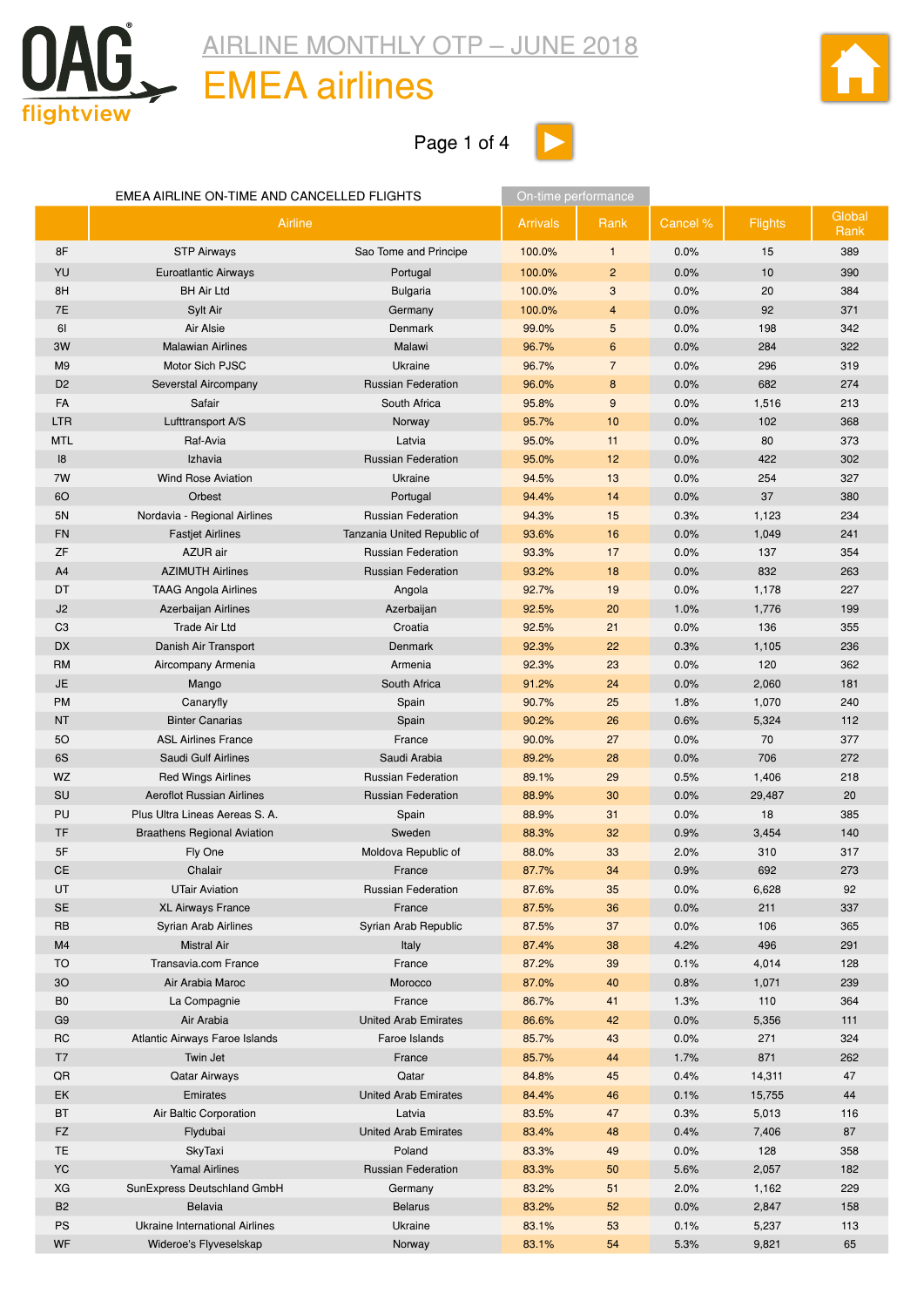

### EMEA airlines







#### EMEA AIRLINE ON-TIME AND CANCELLED FLIGHTS **ON-time performance**

|                | Airline                                 |                             | <b>Arrivals</b> | Rank | Cancel % | <b>Flights</b> | Global<br>Rank |
|----------------|-----------------------------------------|-----------------------------|-----------------|------|----------|----------------|----------------|
| W <sub>2</sub> | <b>FlexFlight ApS</b>                   | Denmark                     | 83.0%           | 55   | 6.1%     | 5,957          | 98             |
| <b>SA</b>      | South African Airways                   | South Africa                | 82.8%           | 56   | 1.5%     | 9,325          | 71             |
| LS             | Jet2.com                                | United Kingdom              | 82.6%           | 57   | 0.0%     | 9,225          | 72             |
| <b>Y7</b>      | NordStar                                | <b>Russian Federation</b>   | 82.0%           | 58   | 0.5%     | 1,153          | 230            |
| MK             | <b>Air Mauritius</b>                    | <b>Mauritius</b>            | 81.9%           | 59   | 0.1%     | 1,018          | 243            |
| SW             | Air Namibia                             | Namibia                     | 81.9%           | 60   | 0.4%     | 943            | 253            |
| <b>DP</b>      | Pobeda                                  | <b>Russian Federation</b>   | 81.8%           | 61   | 0.0%     | 3,613          | 135            |
| S7             | Siberia Airlines                        | <b>Russian Federation</b>   | 81.8%           | 62   | 0.1%     | 12,247         | 55             |
| OA             | Olympic Air                             | Greece                      | 81.4%           | 63   | 0.2%     | 6,081          | 96             |
| CY             | <b>Cyprus Airways</b>                   | Cyprus                      | 80.6%           | 64   | 0.9%     | 250            | 329            |
| <b>KU</b>      | <b>Kuwait Airways</b>                   | Kuwait                      | 80.3%           | 65   | 0.1%     | 2,583          | 167            |
| 6R             | <b>ALROSA Air Company</b>               | <b>Russian Federation</b>   | 80.2%           | 66   | 1.6%     | 498            | 289            |
| U <sub>8</sub> | <b>TUS Airways</b>                      | Cyprus                      | 80.0%           | 67   | 0.0%     | 207            | 338            |
| EY             | <b>Etihad Airways</b>                   | <b>United Arab Emirates</b> | 79.6%           | 68   | 0.1%     | 8,033          | 84             |
| OR             | <b>TUI fly Netherlands</b>              | <b>Netherlands</b>          | 79.5%           | 69   | 0.0%     | 348            | 309            |
| AT             | Royal Air Maroc                         | Morocco                     | 79.4%           | 70   | 1.2%     | 5,652          | 104            |
| 2B             | Albawings                               | Albania                     | 79.2%           | 71   | 0.0%     | 230            | 334            |
| <b>AY</b>      | Finnair                                 | Finland                     | 79.2%           | 72   | 0.4%     | 10,708         | 59             |
| UU             | <b>Air Austral</b>                      | Reunion                     | 78.8%           | 73   | 0.2%     | 614            | 279            |
| <b>MN</b>      | Comair                                  | South Africa                | 78.7%           | 74   | 0.0%     | 1,758          | 201            |
| <b>HTY</b>     | Helity                                  | Spain                       | 78.4%           | 75   | 0.0%     | 372            | 306            |
| <b>GM</b>      | Germania Flug AG                        | Switzerland                 | 78.2%           | 76   | 0.0%     | 415            | 303            |
| X <sub>3</sub> | <b>TUIfly</b>                           | Germany                     | 78.2%           | 77   | 1.6%     | 3,540          | 137            |
| KL             | <b>KLM-Royal Dutch Airlines</b>         | Netherlands                 | 78.1%           | 78   | 1.4%     | 22,699         | 23             |
| 0B             | <b>Blue Air</b>                         | Romania                     | 78.1%           | 79   | 0.3%     | 5,735          | 101            |
| <b>SM</b>      | Air Cairo                               | Egypt                       | 77.9%           | 80   | 0.9%     | 968            | 248            |
| LM             | Loganair                                | United Kingdom              | 77.7%           | 81   | 5.8%     | 3,602          | 136            |
| KK             | AtlasGlobal                             | Turkey                      | 77.5%           | 82   | 0.0%     | 1,372          | 221            |
| <b>FV</b>      | Rossiya Airlines                        | <b>Russian Federation</b>   | 77.3%           | 83   | 0.6%     | 194            | 343            |
| <b>HR</b>      | Hahn Air                                | Germany                     | 77.3%           | 84   | 0.0%     | 23             | 383            |
| BY             | <b>Thomson Airways</b>                  | United Kingdom              | 77.0%           | 85   | 0.0%     | 550            | 285            |
| A <sub>9</sub> | Georgian Airways                        | Georgia                     | 76.8%           | 86   | 1.7%     | 734            | 270            |
| LG             | Luxair                                  | Luxembourg                  | 76.6%           | 87   | 1.4%     | 2,994          | 150            |
| IF             | Fly Baghdad Airlines                    | Iraq                        | 76.5%           | 88   | 23.5%    | 204            | 340            |
| IB             | Iberia                                  | Spain                       | 76.4%           | 89   | 2.3%     | 18,238         | 36             |
| XQ             | SunExpress                              | Turkey                      | 76.3%           | 90   | 0.5%     | 4,980          | 118            |
| <b>VS</b>      | Virgin Atlantic Airways                 | United Kingdom              | 76.2%           | 91   | 0.1%     | 2,000          | 188            |
| <b>AZ</b>      | Alitalia - Societa Aerea Italiana S.p.A | Italy                       | 76.2%           | 92   | 1.1%     | 17,612         | 38             |
| XK             | Air Corsica                             | France                      | 75.9%           | 93   | 0.0%     | 1,980          | 190            |
| PC             | Pegasus Airlines                        | Turkey                      | 75.8%           | 94   | 0.0%     | 15,389         | 45             |
| TK             | <b>Turkish Airlines</b>                 | Turkey                      | 75.5%           | 95   | 0.3%     | 41,903         | 11             |
| JU             | Air Serbia                              | Serbia                      | 75.4%           | 96   | 0.6%     | 2,685          | 163            |
| <b>ST</b>      | Germania                                | Germany                     | 75.2%           | 97   | 0.4%     | 3,204          | 148            |
| 4G             | Gazpromavia                             | <b>Russian Federation</b>   | 75.0%           | 98   | 7.5%     | 133            | 356            |
| IG             | Air Italy S.p.A.                        | Italy                       | 74.9%           | 99   | 0.1%     | 1,636          | 207            |
| BA             | <b>British Airways</b>                  | United Kingdom              | 74.9%           | 100  | 0.8%     | 32,437         | 17             |
| <b>JM</b>      | Jambojet                                | Kenya                       | 74.7%           | 101  | 0.0%     | 966            | 250            |
| <b>FB</b>      | <b>Bulgaria Air</b>                     | <b>Bulgaria</b>             | 74.4%           | 102  | 0.1%     | 1,130          | 232            |
| U <sub>6</sub> | <b>Ural Airlines</b>                    | <b>Russian Federation</b>   | 73.7%           | 103  | 0.0%     | 5,611          | 105            |
| <b>BV</b>      | <b>Blue Panorama Airlines</b>           | Italy                       | 73.6%           | 104  | 1.4%     | 1,125          | 233            |
| E <sub>5</sub> | Air Arabia Egypt                        | Egypt                       | 73.3%           | 105  | 0.0%     | 369            | 308            |
| YM             | Montenegro Airlines                     | Montenegro                  | 73.0%           | 106  | 3.5%     | 824            | 264            |
| 5Z             | Cemair                                  | South Africa                | 73.0%           | 107  | 4.3%     | 968            | 249            |
| HV             | Transavia.com                           | Netherlands                 | 72.9%           | 108  | 0.3%     | 5,475          | 107            |
| EN             | Air Dolomiti S.p.A L.A.R.E              | Italy                       | 72.8%           | 109  | 4.1%     | 1,347          | 223            |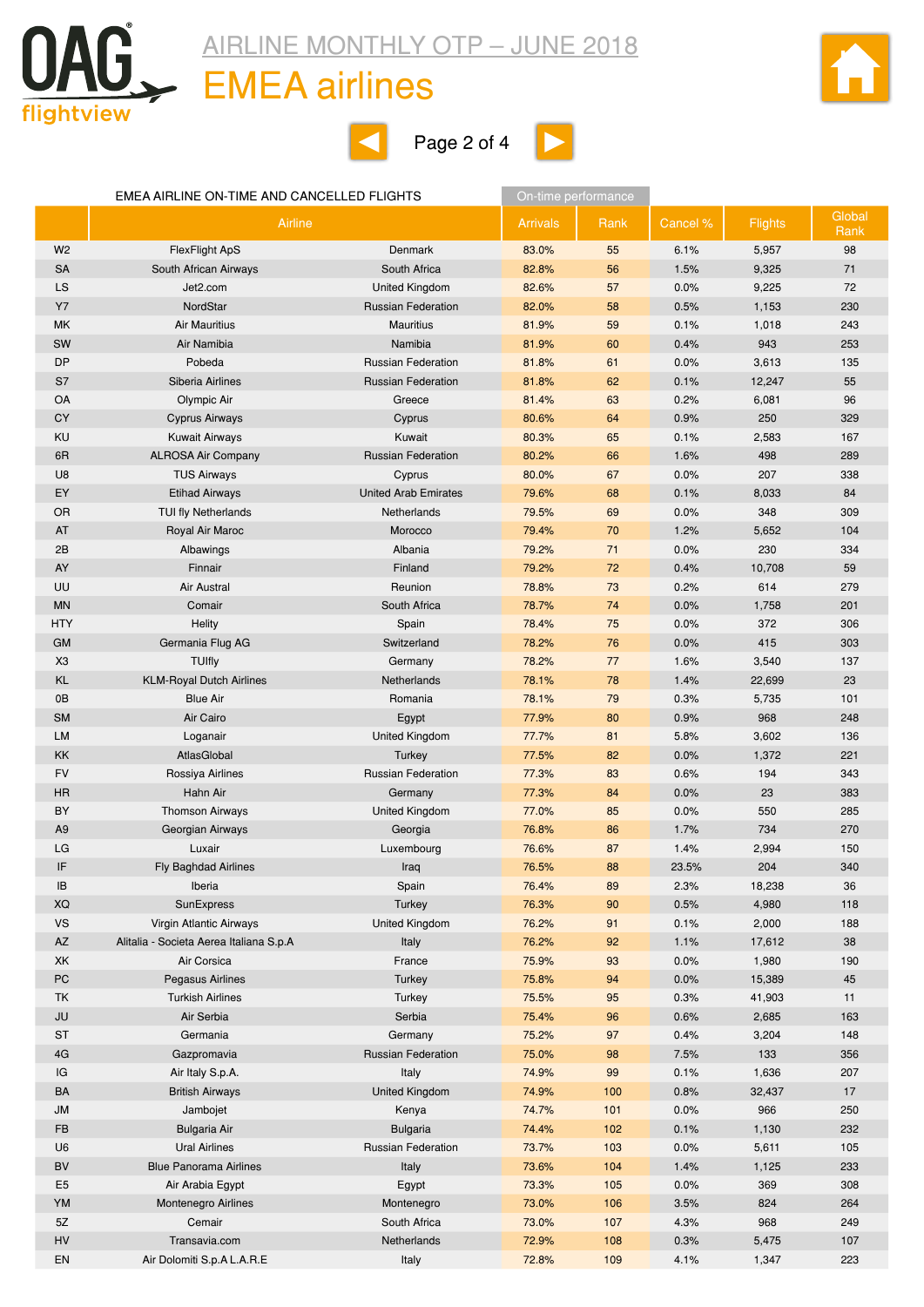

### EMEA airlines







#### EMEA AIRLINE ON-TIME AND CANCELLED FLIGHTS **ON-time performance**

|                | Airline                           |                       | <b>Arrivals</b> | Rank | Cancel % | <b>Flights</b> | Global<br>Rank |
|----------------|-----------------------------------|-----------------------|-----------------|------|----------|----------------|----------------|
| <b>BP</b>      | Air Botswana                      | <b>Botswana</b>       | 72.7%           | 110  | 0.5%     | 560            | 283            |
| <b>UX</b>      | Air Europa                        | Spain                 | 72.5%           | 111  | 0.3%     | 8,214          | 81             |
| <b>SX</b>      | <b>Sky Work Airlines</b>          | Switzerland           | 72.5%           | 112  | 3.2%     | 635            | 277            |
| W <sub>6</sub> | <b>Wizz Air</b>                   | Hungary               | 72.3%           | 113  | 0.8%     | 16,710         | 41             |
| <b>SP</b>      | <b>SATA Air Acores</b>            | Portugal              | 72.2%           | 114  | 1.2%     | 1,606          | 209            |
| DY             | Norwegian Air Shuttle             | Norway                | 71.9%           | 115  | 0.4%     | 10,688         | 60             |
| GQ             | Sky Express S.A.                  | Greece                | 71.8%           | 116  | 0.1%     | 2,929          | 154            |
| XY             | Flynas - National Air Services    | Saudi Arabia          | 71.8%           | 117  | 0.3%     | 5,707          | 103            |
| <b>WK</b>      | Edelweiss Air                     | Switzerland           | 71.7%           | 118  | 0.9%     | 1,400          | 219            |
| GR             | <b>Aurigny Air Services</b>       | <b>United Kingdom</b> | 71.7%           | 119  | 17.3%    | 1,075          | 238            |
| <b>RJ</b>      | Royal Jordanian                   | Jordan                | 71.6%           | 120  | 0.3%     | 3,318          | 144            |
| AP             | Alba Star                         | Spain                 | 71.4%           | 121  | 0.0%     | 23             | 382            |
| <b>WY</b>      | Oman Air                          | Oman                  | 71.3%           | 122  | 0.1%     | 5,991          | 97             |
| EI             | Aer Lingus                        | Ireland Republic of   | 71.3%           | 123  | 0.8%     | 9,788          | 67             |
| PF             | Primera Air                       | Denmark               | 70.9%           | 124  | 0.5%     | 920            | 255            |
| ME             | <b>Middle East Airlines</b>       | Lebanon               | 70.9%           | 125  | 0.0%     | 2,315          | 172            |
| SK             | <b>SAS Scandinavian Airlines</b>  | Sweden                | 70.9%           | 126  | 2.6%     | 26,129         | 21             |
| SV             | Saudi Arabian Airlines            | Saudi Arabia          | 70.6%           | 127  | 2.5%     | 18,851         | 33             |
| BE             | Flybe                             | United Kingdom        | 70.4%           | 128  | 1.4%     | 16,352         | 42             |
| A <sub>5</sub> | HOP!                              | France                | 70.4%           | 129  | 7.8%     | 7,064          | 89             |
| A <sub>3</sub> | Aegean Airlines                   | Greece                | 70.0%           | 130  | 0.2%     | 4,630          | 122            |
| CO             | <b>Cobalt Aero</b>                | Cyprus                | 69.7%           | 131  | 0.0%     | 746            | 268            |
| 9U             | Air Moldova                       | Moldova Republic of   | 69.5%           | 132  | 2.0%     | 1,104          | 237            |
| <b>WB</b>      | <b>Rwandair Express</b>           | Rwanda                | 69.3%           | 133  | 0.0%     | 1,603          | 210            |
| <b>OS</b>      | Austrian Airlines AG dba Austrian | Austria               | 69.0%           | 134  | 2.1%     | 12,694         | 52             |
| TB             | TUI fly Belgium                   | Belgium               | 68.9%           | 135  | 0.4%     | 3,930          | 131            |
| V <sub>7</sub> | Volotea                           | Spain                 | 68.7%           | 136  | 3.1%     | 6,500          | 93             |
| <b>BM</b>      | <b>BMI Regional</b>               | United Kingdom        | 68.3%           | 137  | 5.6%     | 1,994          | 189            |
| EL             | Ellinair S.A.                     | Greece                | 68.0%           | 138  | 3.2%     | 1,236          | 226            |
| DE             | <b>Condor Flugdienst</b>          | Germany               | 67.8%           | 139  | 2.9%     | 5,439          | 108            |
| <b>RO</b>      | Tarom                             | Romania               | 67.6%           | 140  | 0.2%     | 3,228          | 146            |
| AF             | Air France                        | France                | 67.5%           | 141  | 1.9%     | 30,031         | 19             |
| GF             | <b>Gulf Air</b>                   | <b>Bahrain</b>        | 67.2%           | 142  | 1.7%     | 4,439          | 124            |
| E <sub>9</sub> | Evelop Airlines S.L.              | Spain                 | 66.7%           | 143  | 0.0%     | 92             | 370            |
| <b>FR</b>      | Ryanair                           | Ireland Republic of   | 65.9%           | 144  | 2.0%     | 65,560         | 5              |
| D <sub>8</sub> | Norwegian                         | Ireland Republic of   | 65.2%           | 145  | 0.6%     | 8,859          | 77             |
| FT.            | FlyEgypt                          | Egypt                 | 65.2%           | 146  | 0.0%     | 247            | 330            |
| $\mathsf{J}9$  | Jazeera Airways                   | Kuwait                | 65.0%           | 147  | 3.0%     | 1,470          | 216            |
| LX             | Swiss/Crossair                    | Switzerland           | 64.6%           | 148  | 1.2%     | 12,734         | 51             |
| VY             | <b>Vueling Airlines</b>           | Spain                 | 63.7%           | 149  | 4.9%     | 20,895         | 30             |
| KM             | Air Malta                         | Malta                 | 63.3%           | 150  | 1.3%     | 1,550          | 212            |
| 8Q             | Onur Air Tasimacilik A.S.         | Turkey                | 63.1%           | 151  | 0.3%     | 2,165          | 177            |
| SS             | Corsair                           | France                | 63.1%           | 152  | 0.0%     | 338            | 313            |
| UG             | <b>TunisAir Express</b>           | Tunisia               | 62.9%           | 153  | 0.0%     | 254            | 326            |
| U <sub>2</sub> | Easyjet                           | United Kingdom        | 62.9%           | 154  | 2.4%     | 53,075         | 8              |
| EG             | <b>Ernest Airline</b>             | Italy                 | 62.8%           | 155  | 4.4%     | 440            | 299            |
| <b>MT</b>      | <b>Thomas Cook Airlines</b>       | United Kingdom        | 62.1%           | 156  | 0.4%     | 5,000          | 117            |
| <b>MS</b>      | Egyptair                          | Egypt                 | 62.0%           | 157  | 0.0%     | 6,818          | 90             |
| SN             | <b>Brussels Airlines</b>          | Belgium               | 60.9%           | 158  | 2.0%     | 7,700          | 86             |
| QS             | SmartWings                        | Czech Republic        | 60.9%           | 159  | 0.4%     | 3,475          | 139            |
| EW             | Eurowings                         | Germany               | 59.9%           | 160  | 4.6%     | 21,950         | 25             |
| DI             | Norwegian Air UK Itd              | United Kingdom        | 59.9%           | 161  | 1.4%     | 587            | 281            |
| 6Q             | <b>Cham Wings Airlines</b>        | Syrian Arab Republic  | 59.7%           | 162  | 27.3%    | 254            | 328            |
| ΖI             | Aigle Azur                        | France                | 59.5%           | 163  | 0.0%     | 1,014          | 244            |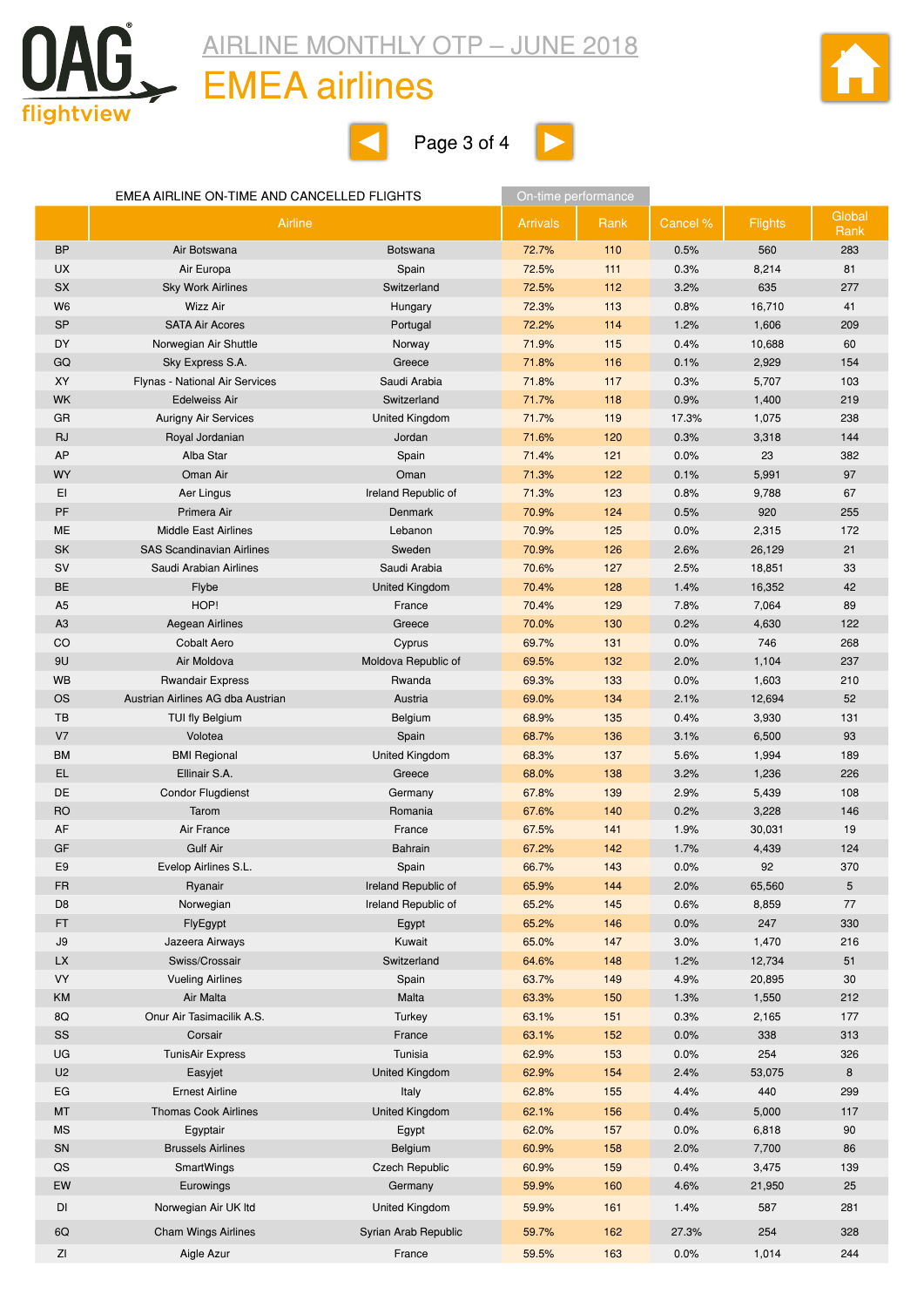

#### EMEA airlines



Page 4 of 4

|                | EMEA AIRLINE ON-TIME AND CANCELLED FLIGHTS |                           | On-time performance |      |          |         |                |
|----------------|--------------------------------------------|---------------------------|---------------------|------|----------|---------|----------------|
|                | Airline                                    |                           | <b>Arrivals</b>     | Rank | Cancel % | Flights | Global<br>Rank |
| LO             | <b>LOT - Polish Airlines</b>               | Poland                    | 59.2%               | 164  | 3.8%     | 10,886  | 58             |
| ET             | <b>Ethiopian Airlines</b>                  | Ethiopia                  | 58.8%               | 165  | 0.5%     | 9,193   | 73             |
| LH             | Lufthansa German Airlines                  | Germany                   | 58.8%               | 166  | 3.7%     | 48,049  | 10             |
| LY             | El Al Israel Airlines                      | Israel                    | 58.8%               | 167  | 0.8%     | 2,993   | 151            |
| N <sub>4</sub> | Nord Wind                                  | Russian                   | 57.8%               | 168  | 7.7%     | 3,055   | 149            |
| AH             | Air Algerie                                | Algeria                   | 57.1%               | 169  | 7.5%     | 6,164   | 95             |
| <b>WW</b>      | <b>WOW Air</b>                             | Iceland                   | 57.0%               | 170  | 0.0%     | 1,944   | 193            |
| WX             | City Jet                                   | Ireland Republic of       | 55.7%               | 171  | 2.8%     | 424     | 300            |
| <b>JP</b>      | <b>Adria Airways</b>                       | Slovenia                  | 55.5%               | 172  | 2.2%     | 1,599   | 211            |
| OK             | <b>Czech Airlines</b>                      | <b>Czech Republic</b>     | 54.1%               | 173  | 1.0%     | 2,879   | 156            |
| 6F             | Primera Air Nordic                         | Latvia                    | 53.9%               | 174  | 0.7%     | 189     | 345            |
| OU             | Croatia Airlines                           | Croatia                   | 53.2%               | 175  | 1.2%     | 2,818   | 159            |
| R <sub>5</sub> | Jordan Aviation                            | Jordan                    | 52.9%               | 176  | 0.0%     | 94      | 369            |
| OE             | Laudamotion GmbH                           | Austria                   | 52.0%               | 177  | 9.0%     | 3,244   | 145            |
| <b>VR</b>      | <b>TACV Cabo Verde Airlines</b>            | Cape Verde                | 51.7%               | 178  | 20.0%    | 202     | 341            |
| SF             | <b>Tassili Airlines</b>                    | Algeria                   | 51.7%               | 179  | 0.0%     | 389     | 304            |
| P7             | <b>Small Planet Airlines</b>               | Poland                    | 51.6%               | 180  | 0.0%     | 171     | 346            |
| <b>BJ</b>      | Nouvelair                                  | Tunisia                   | 51.2%               | 181  | 0.6%     | 753     | 267            |
| <b>TU</b>      | Tunisair                                   | Tunisia                   | 51.0%               | 182  | 2.5%     | 2,621   | 166            |
| S <sub>4</sub> | SATA International-Azores Airlines S.A.    | Portugal                  | 50.2%               | 183  | 2.0%     | 663     | 275            |
| A <sub>2</sub> | <b>Astra Airlines</b>                      | Greece                    | 49.3%               | 184  | 0.0%     | 564     | 282            |
| <b>TM</b>      | LAM-Linhas Aereas De Mocambique            | Mozambique                | 48.6%               | 185  | 31.2%    | 1,028   | 242            |
| R <sub>3</sub> | Yakutia                                    | <b>Russian Federation</b> | 48.4%               | 186  | 37.5%    | 1,776   | 200            |
| F1             | Icelandair                                 | Iceland                   | 47.0%               | 187  | 1.7%     | 2,918   | 155            |
| 5H             | <b>Five Forty Aviation</b>                 | Kenya                     | 46.7%               | 188  | 0.6%     | 1,143   | 231            |
| <b>UM</b>      | Air Zimbabwe                               | Zimbabwe                  | 46.5%               | 189  | 4.7%     | 303     | 318            |
| <b>TP</b>      | <b>TAP Air Portugal</b>                    | Portugal                  | 45.5%               | 190  | 2.8%     | 12,010  | 56             |
| KF             | Air Belgium                                | Belgium                   | 42.9%               | 191  | 0.0%     | 16      | 388            |
| <b>BF</b>      | French Bee                                 | France                    | 42.6%               | 192  | 0.0%     | 106     | 366            |
| EE             | Regional Jet                               | Estonia                   | 42.3%               | 193  | 1.8%     | 128     | 359            |
| KO             | Komiaviatrans                              | <b>Russian Federation</b> | 41.1%               | 194  | 37.8%    | 519     | 287            |
| QB             | Faraz Qeshm Airline                        | Iran Islamic Republic of  | 37.5%               | 195  | 0.0%     | 28      | 381            |
| <b>NO</b>      | Neos Air                                   | Italy                     | 36.9%               | 196  | 0.3%     | 898     | 258            |
| 2L             | <b>Helvetic Airways</b>                    | Switzerland               | 35.9%               | 197  | 2.6%     | 127     | 360            |
| Q9             | Wataniya Airways                           | Kuwait                    | 34.8%               | 198  | 21.7%    | 345     | 311            |
| D <sub>3</sub> | <b>Daallo Airlines</b>                     | Djibouti                  | 0.0%                | 199  | 100.0%   | 8       | 391            |
| <b>SLD</b>     | <b>Silver Air</b>                          | <b>Czech Republic</b>     | 0.0%                | 200  | 100.0%   | 18      | 386            |
| XU             | African Express Airways                    | Kenya                     | 0.0%                | 201  | 0.0%     | 90      | 372            |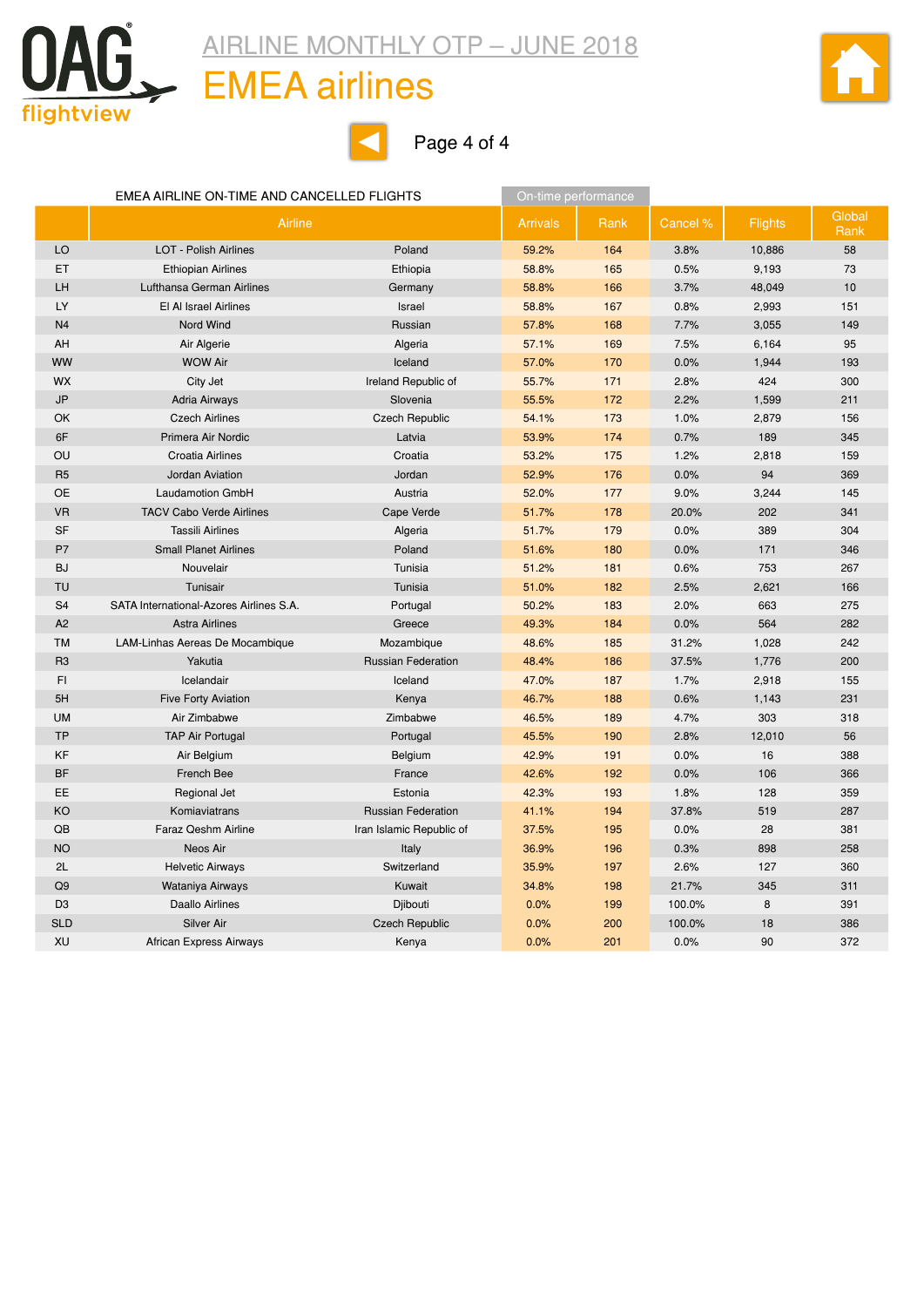<span id="page-13-0"></span>

### ASPAC airlines

Page 1 of 2



|                | ASPAC AIRLINE ON-TIME AND CANCELLED FLIGHTS |                                          | On-time performance |                |          |                |                |  |
|----------------|---------------------------------------------|------------------------------------------|---------------------|----------------|----------|----------------|----------------|--|
|                | Airline                                     |                                          | <b>Arrivals</b>     | Rank           | Cancel % | <b>Flights</b> | Global<br>Rank |  |
| CD             | Alliance Air                                | India                                    | 100.0%              | $\mathbf{1}$   | 0.0%     | $\overline{4}$ | 392            |  |
| KB             | Druk Air                                    | <b>Bhutan</b>                            | 96.3%               | $\overline{c}$ | 0.0%     | 454            | 298            |  |
| 8M             | Myanmar Airways International               | Myanmar                                  | 95.3%               | 3              | 0.0%     | 262            | 325            |  |
| E <sub>3</sub> | NewGen Airways                              | Thailand                                 | 95.0%               | 4              | 0.0%     | 740            | 269            |  |
| TW             | T'way Air                                   | Korea Republic of                        | 94.8%               | 5              | 0.0%     | 3,616          | 134            |  |
| IT             | Tigerair Taiwan Co. Ltd                     | Taiwan Province of China                 | 94.8%               | 6              | 1.6%     | 1,368          | 222            |  |
| PG             | <b>Bangkok Airways</b>                      | Thailand                                 | 94.7%               | $\overline{7}$ | 0.2%     | 5,396          | 109            |  |
| BI             | Royal Brunei Airlines                       | Brunei Darussalam                        | 94.7%               | 8              | 0.0%     | 978            | 247            |  |
| 2P             | <b>PAL Express</b>                          | Philippines                              | 93.3%               | 9              | 3.3%     | 69             | 378            |  |
| HY             | Uzbekistan Airways                          | Uzbekistan                               | 93.1%               | 10             | 2.9%     | 1,880          | 195            |  |
| HD             | AirDo                                       | Japan                                    | 92.9%               | 11             | 0.3%     | 1,740          | 202            |  |
| 7G             | <b>Star Flyer</b>                           | Japan                                    | 92.7%               | 12             | 0.0%     | 1,790          | 198            |  |
| JH             | Fuji Dream Airlines                         | Japan                                    | 91.9%               | 13             | 0.0%     | 2,160          | 178            |  |
| VZ             | Thai Vietjet Air                            | Thailand                                 | 91.1%               | 14             | 0.0%     | 990            | 246            |  |
| BC             | <b>Skymark Airlines</b>                     | Japan                                    | 90.7%               | 15             | 0.0%     | 3,989          | 129            |  |
| LQ             | Lanmei Airlines                             | Cambodia                                 | 90.0%               | 16             | 0.0%     | 347            | 310            |  |
| QG             | Citilink Indonesia                          | Indonesia                                | 89.3%               | 17             | 0.6%     | 9,068          | 75             |  |
| <b>SB</b>      | Air Caledonie International                 | New Caledonia                            | 88.9%               | 18             | 0.0%     | 385            | 305            |  |
| OL             | <b>Polynesian Airlines</b>                  | Samoa                                    | 88.9%               | 19             | 0.0%     | 78             | 375            |  |
| HB             | Asia Atlantic Airlines                      | Thailand                                 | 88.9%               | 20             | 0.0%     | 54             | 379            |  |
| QQ             | <b>Alliance Airlines</b>                    | Australia                                | 88.8%               | 21             | 0.0%     | 164            | 348            |  |
| KC             | Air Astana                                  | Kazakhstan                               | 88.1%               | 22             | 0.5%     | 3,970          | 130            |  |
| B <sub>3</sub> | <b>Bhutan Airlines</b>                      | <b>Bhutan</b>                            | 87.5%               | 23             | 0.0%     | 228            | 335            |  |
| 6J             | Solaseed                                    | Japan                                    | 87.4%               | 24             | 0.0%     | 2,040          | 184            |  |
| JL             | Japan Airlines                              | Japan                                    | 87.1%               | 25             | 0.6%     | 24,727         | 22             |  |
| GA             | Garuda Indonesia                            | Indonesia                                | 87.0%               | 26             | 0.8%     | 18,324         | 35             |  |
| <b>NH</b>      | All Nippon Airways                          | Japan                                    | 87.0%               | 27             | 0.5%     | 37,177         | 14             |  |
| НX             | Hong Kong Airlines                          | Hong Kong (sar) China                    | 86.4%               | 28             | 0.1%     | 3,218          | 147            |  |
| UL             | Srilankan Airlines                          | Sri Lanka                                | 85.6%               | 29             | 0.1%     | 3,359          | 143            |  |
| 15             | AirAsia India                               | India                                    | 85.2%               | 30             | 0.7%     | 3,869          | 132            |  |
| H <sub>9</sub> | Himalaya Airlines                           | Nepal                                    | 84.6%               | 31             | 5.1%     | 132            | 357            |  |
| 6E             | IndiGo                                      | India                                    | 84.5%               | 32             | 0.1%     | 34,233         | 16             |  |
| B7             | Uni Airways                                 | Taiwan Province of China                 | 84.3%               | 33             | 1.9%     | 4,709          | 121            |  |
| <b>ZE</b>      | Eastar Jet                                  | Korea Republic of                        | 84.1%               | 34             | 0.4%     | 2,934          | 153            |  |
| <b>OM</b>      | MIAT - Mongolian Airlines                   | Mongolia                                 | 83.7%               | 35             | 0.0%     | 294            | 320            |  |
| <b>FD</b>      | Thai AirAsia                                | Thailand                                 | 83.0%               | 36             | 0.0%     | 11,330         | 57             |  |
| 3K             | Jetstar Asia                                | Singapore                                | 82.8%               | 37             | 0.2%     | 2,571          | 168            |  |
| $\mathsf{QF}$  | <b>Qantas Airways</b>                       | Australia                                | 82.3%               | 38             | 1.6%     | 21,440         | 27             |  |
| YK             | Avia Traffic Company                        | Kyrgyzstan                               | 81.8%               | 39             | 0.0%     | 227            | 336            |  |
| <b>TR</b>      | Scoot                                       | Singapore                                | 81.3%               | 40             | 0.1%     | 4,376          | 125            |  |
| <b>FJ</b>      | Fiji Airways                                | Fiji                                     | 81.2%               | 41             | 1.0%     | 2,009          | 187            |  |
| $\sf IX$       | Air India Express                           | India                                    | 80.9%               | 42             | 0.6%     | 2,506          | 169            |  |
| <b>SKP</b>     | <b>Skytrans Airlines</b>                    | Australia                                | 80.8%               | 43             | 0.0%     | 239            | 332            |  |
| <b>RAC</b>     | Ryukyu Air Commuter                         | Japan                                    | 80.3%               | 44             | 3.7%     | 1,107          | 235            |  |
| T <sub>5</sub> | <b>Turkmenistan Airlines</b>                | Turkmenistan                             | 80.2%               | 45             | 0.0%     | 712            | 271            |  |
| K <sub>6</sub> | Cambodia Angkor Air                         | Cambodia                                 | 80.0%               | 46             | 7.5%     | 767            | 265            |  |
| SQ             | Singapore Airlines                          | Singapore                                | 79.7%               | 47             | 0.0%     | 7,315          | 88             |  |
| <b>FY</b>      | Firefly                                     | Malaysia                                 | 79.1%               | 48             | 0.0%     | 2,788          | 161            |  |
| GK             | Jetstar Japan                               | Japan                                    | 78.7%               | 49             | 1.7%     | 2,810          | 160            |  |
| 9W             | Jet Airways (india) Ltd                     | India                                    | 78.6%               | 50             | 0.4%     | 17,895         | 37             |  |
| QD             | JC (Cambodia) International Airlines        | Cambodia                                 | 78.4%               | 51             | 0.0%     | 344            | 312            |  |
| <b>JS</b>      | Air Koryo                                   | Korea Democratic People's<br>Republic of | 77.3%               | 52             | 13.6%    | 105            | 367            |  |
| <b>NZ</b>      | Air New Zealand                             | New Zealand                              | 77.2%               | 53             | 0.4%     | 14,454         | 46             |  |
| DD             | Nok Air                                     | Thailand                                 | 76.6%               | 54             | 0.8%     | 5,518          | 106            |  |
| 8Y             | Astro Air Int dba Pan Pacific Airlines      | Philippines                              | 76.3%               | 55             | 0.0%     | 156            | 350            |  |
| TG             | Thai Airways International                  | Thailand                                 | 76.3%               | 56             | 0.8%     | 6,456          | 94             |  |
| BX             | Air Busan                                   | Korea Republic of                        | 76.1%               | 57             | 0.2%     | 4,015          | 127            |  |
| JC             | Japan Air Commuter                          | Japan                                    | 76.0%               | 58             | 8.1%     | 2,165          | 176            |  |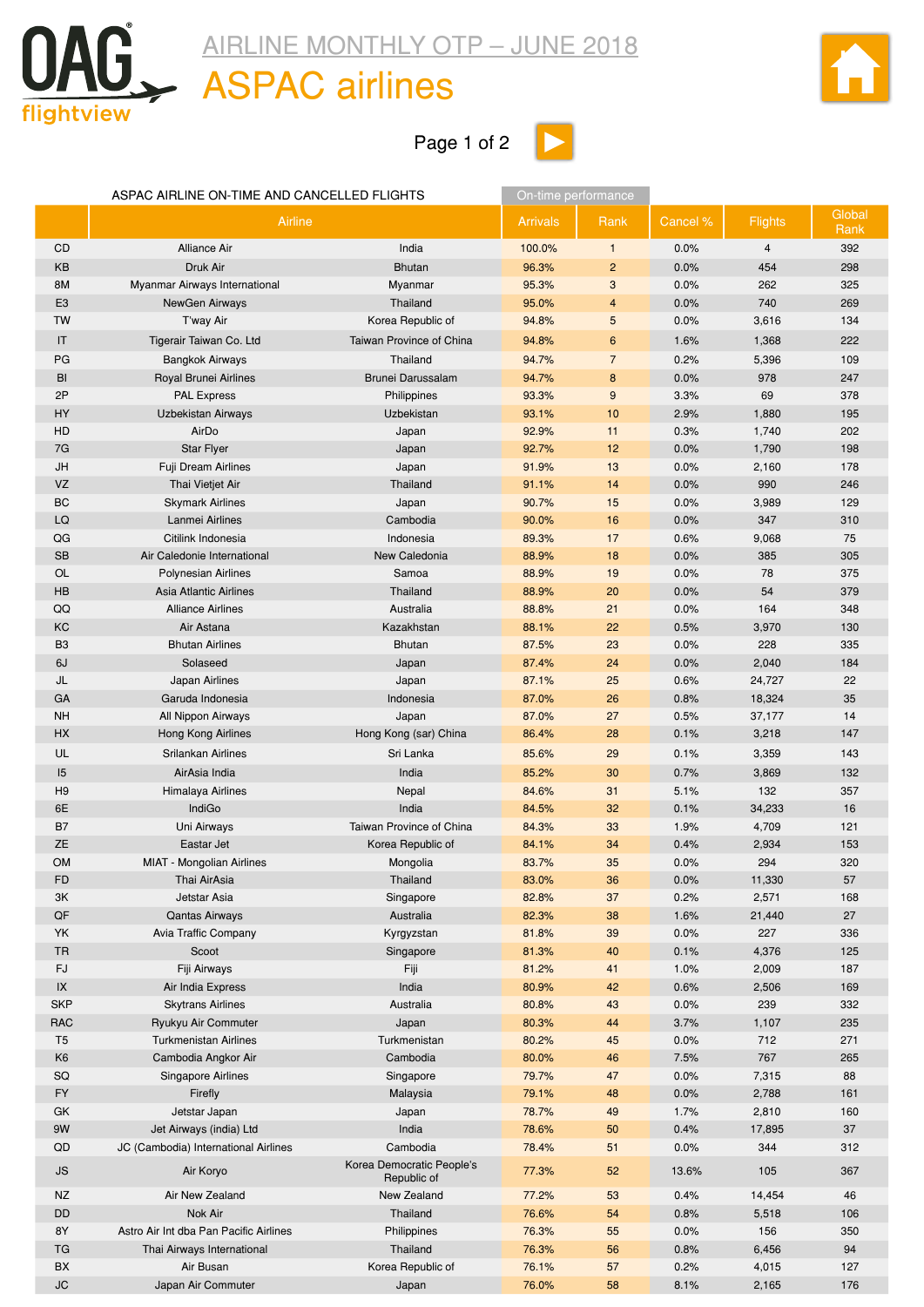

#### ASPAC airlines







#### ASPAC AIRLINE ON-TIME AND CANCELLED FLIGHTS **On-time performance**

|                | Airline                           |                          | <b>Arrivals</b> | Rank | Cancel % | <b>Flights</b> | Global<br>Rank  |
|----------------|-----------------------------------|--------------------------|-----------------|------|----------|----------------|-----------------|
| <b>VT</b>      | Air Tahiti                        | French Polynesia         | 75.0%           | 59   | 0.0%     | 1,908          | 194             |
| VA             | Virgin Australia International    | Australia                | 74.8%           | 60   | 1.5%     | 13,246         | 48              |
| XJ             | Thai Air Asia X                   | Thailand                 | 74.7%           | 61   | 0.0%     | 480            | 293             |
| <b>RA</b>      | <b>Nepal Airlines Corporation</b> | Nepal                    | 74.6%           | 62   | 5.6%     | 275            | 323             |
| <b>PA</b>      | Airblue                           | Pakistan                 | 74.5%           | 63   | 5.5%     | 877            | 259             |
| KE             | Korean Air                        | Korea Republic of        | 74.4%           | 64   | 0.5%     | 12,876         | 50              |
| Q2             | Maldivian                         | <b>Maldives</b>          | 74.3%           | 65   | 0.0%     | 231            | 333             |
| <b>RS</b>      | Air Seoul, Inc                    | Korea Republic of        | 74.0%           | 66   | 0.0%     | 871            | 261             |
| <b>JW</b>      | Vanilla Air                       | Japan                    | 73.5%           | 67   | 0.8%     | 1,334          | 224             |
| <b>TT</b>      | Tigerair Australia                | Australia                | 73.1%           | 68   | 4.2%     | 2,338          | 171             |
| <b>MM</b>      | <b>Peach Aviation Limited</b>     | Japan                    | 72.6%           | 69   | 0.0%     | 2,848          | 157             |
| JQ             | Jetstar Airways                   | Australia                | 71.8%           | 70   | 2.4%     | 9,567          | 70              |
| SG             | SpiceJet                          | India                    | 71.4%           | 71   | 0.3%     | 12,268         | 54              |
| <b>TN</b>      | Air Tahiti Nui                    | French Polynesia         | 71.0%           | 72   | 0.0%     | 193            | 344             |
| MI             | SilkAir                           | Singapore                | 71.0%           | 73   | 0.1%     | 3,616          | 133             |
| AK             | AirAsia                           | Malaysia                 | 70.7%           | 74   | 0.1%     | 17,067         | 39              |
| DG             | Cebgo                             | Philippines              | 70.6%           | 75   | 3.1%     | 2,637          | 165             |
| <b>MU</b>      | <b>China Eastern Airlines</b>     | China                    | 70.5%           | 76   | 1.6%     | 62,139         | $6\phantom{1}6$ |
| <b>FP</b>      | <b>Pelican Airlines</b>           | Australia                | 70.4%           | 77   | 1.9%     | 480            | 294             |
| G <sub>8</sub> | Go Air                            | India                    | 69.5%           | 78   | 0.8%     | 6,754          | 91              |
| <b>NU</b>      | Japan Transocean Air              | Japan                    | 69.2%           | 79   | 0.0%     | 2,100          | 179             |
| ZL             | <b>Regional Express</b>           | Australia                | 68.8%           | 80   | 2.8%     | 5,730          | 102             |
| <b>UO</b>      | <b>HK Express</b>                 | Hong Kong (sar) China    | 68.7%           | 81   | 0.2%     | 1,830          | 197             |
| CZ             | <b>China Southern Airlines</b>    | China                    | 68.3%           | 82   | 2.0%     | 61,330         | $\overline{7}$  |
| 7C             | Jeju Airlines                     | Korea Republic of        | 68.3%           | 83   | 0.2%     | 5,802          | 99              |
| <b>TRJ</b>     | Trujet                            | India                    | 68.0%           | 84   | 2.5%     | 960            | 251             |
| <b>OZ</b>      | Asiana Airlines                   | Korea Republic of        | 67.8%           | 85   | 0.3%     | 8,338          | 80              |
| <b>BR</b>      | <b>EVA Airways</b>                | Taiwan Province of China | 66.9%           | 86   | 0.1%     | 4,842          | 120             |
| UK             | Vistara                           | India                    | 66.7%           | 87   | 0.7%     | 3,409          | 142             |
| FC             | Fly Corporate                     | Australia                | 66.5%           | 88   | 1.1%     | 471            | 296             |
| VN             | <b>Vietnam Airlines</b>           | Viet Nam                 | 66.4%           | 89   | 1.2%     | 13,137         | 49              |
| ER             | Serene Air                        | Pakistan                 | 66.4%           | 90   | 24.4%    | 490            | 292             |
| LJ             | Jin Air                           | Korea Republic of        | 65.7%           | 91   | 0.0%     | 4,088          | 126             |
| IJ             | Spring Airlines Japan             | Japan                    | 65.3%           | 92   | 0.8%     | 240            | 331             |
| CA             | Air China                         | China                    | 65.2%           | 93   | 0.8%     | 40,643         | 12              |
| <b>XT</b>      | Indonesia Airasia X               | Indonesia                | 65.0%           | 94   | 2.3%     | 1,484          | 215             |
| СX             | Cathay Pacific Airways            | Hong Kong (sar) China    | 64.9%           | 95   | 0.7%     | 8,106          | 83              |
| MF             | Xiamen Airlines Company           | China                    | 64.6%           | 96   | 1.2%     | 20,630         | 31              |
| AE             | <b>Mandarin Airlines</b>          | Taiwan Province of China | 64.4%           | 97   | 3.9%     | 2,463          | 170             |
| KA             | Cathay Dragon                     | Hong Kong (sar) China    | 64.1%           | 98   | 0.2%     | 5,123          | 115             |
| MH             | Malaysia Airlines                 | Malaysia                 | 64.0%           | 99   | 1.0%     | 12,577         | 53              |
| ZH             | <b>Shenzhen Airlines</b>          | China                    | 62.2%           | 100  | 1.2%     | 20,923         | 28              |
| CI             | China Airlines                    | Taiwan Province of China | 61.0%           | 101  | 0.1%     | 5,385          | 110             |
| 7J             | Tajik Air                         | Tajikistan               | 60.7%           | 102  | 7.1%     | 146            | 352             |
| PR             | <b>Philippine Airlines</b>        | Philippines              | 60.5%           | 103  | 1.1%     | 9,600          | 69              |
| QZ             | Indonesia AirAsia                 | Indonesia                | 60.1%           | 104  | 2.2%     | 2,759          | 162             |
| PK             | Pakistan International Airlines   | Pakistan                 | 58.8%           | 105  | 10.7%    | 3,531          | 138             |
| D7             | Airasia X                         | Malaysia                 | 58.7%           | 106  | 0.0%     | 1,693          | 204             |
| Al             | Air India                         | India                    | 58.0%           | 107  | 0.7%     | 16,043         | 43              |
| <b>SZ</b>      | Somon Air                         | Tajikistan               | 57.4%           | 108  | 5.9%     | 317            | 316             |
| SJ             | Sriwijaya Air                     | Indonesia                | 57.2%           | 109  | 0.1%     | 8,163          | 82              |
| Z <sub>2</sub> | Philippines AirAsia Inc.          | Philippines              | 54.7%           | 110  | 0.6%     | 4,524          | 123             |
| OD             | Malindo Airways                   | Malaysia                 | 51.8%           | 111  | 0.8%     | 5,745          | 100             |
| 5J             | Cebu Pacific Air                  | Philippines              | 50.8%           | 112  | 0.3%     | 8,858          | 78              |
| ON             | <b>Nauru Airlines</b>             | Nauru                    | 45.5%           | 113  | 0.0%     | 78             | 374             |
| <b>NL</b>      | Shaheen Air International         | Pakistan                 | 30.2%           | 114  | 58.6%    | 933            | 254             |
| <b>NF</b>      | Air Vanuatu                       | Vanuatu                  | 27.9%           | 115  | 51.7%    | 1,164          | 228             |
| <b>DV</b>      | Air Company SCAT                  | Kazakhstan               | 5.7%            | 116  | 86.6%    | 2,210          | 174             |
| EMU            | East Asia Airlines                | Macao (sar) China        | 0.0%            | 117  | 100.0%   | 166            | 347             |
| YJ             | Asian Wings Airways               | Myanmar                  | 0.0%            | 118  | 100.0%   | 142            | 353             |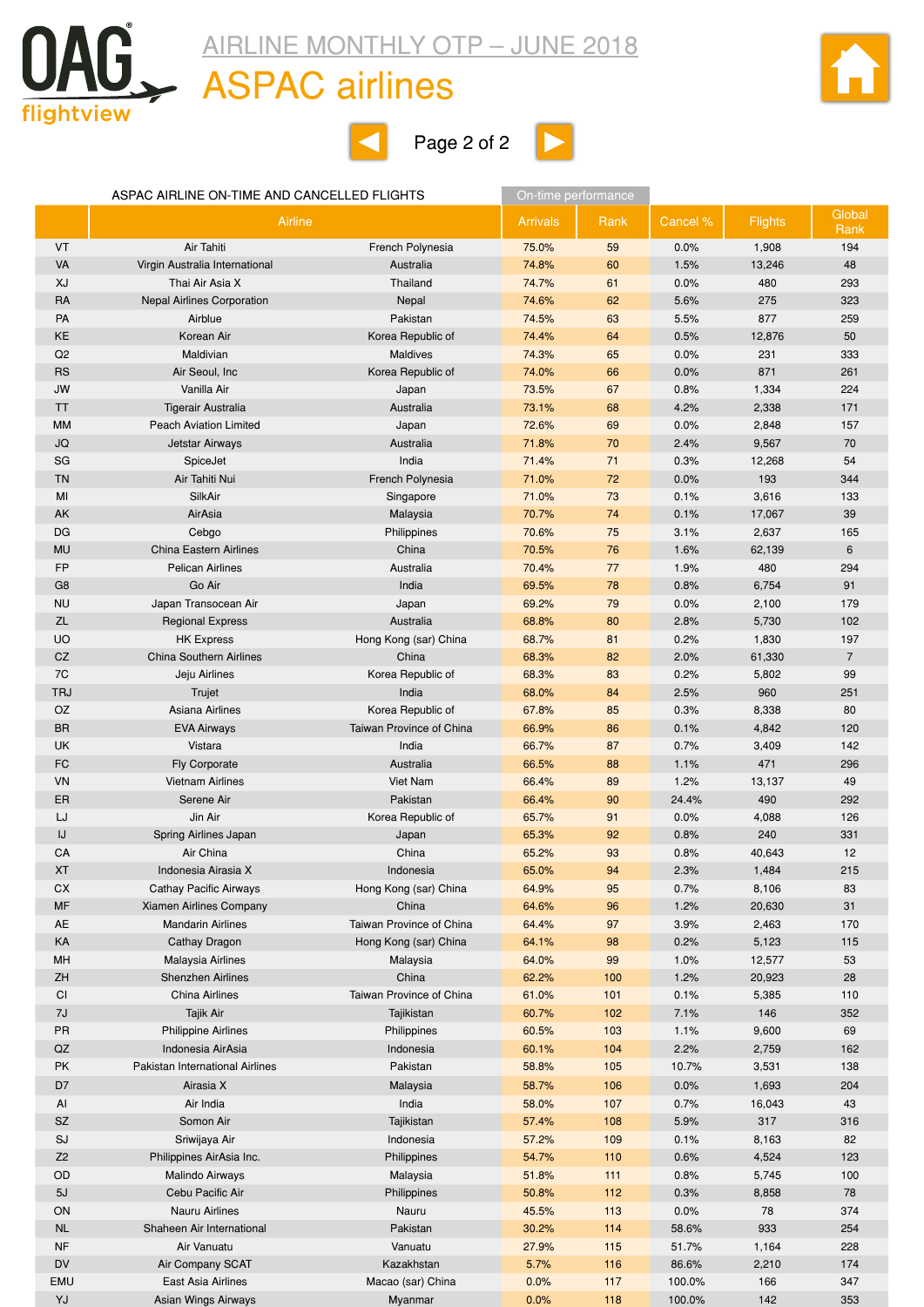<span id="page-15-0"></span>

# AIRLINE MONTHLY OTP – JUNE 2018 **Latin America and**

Caribbean Airlines



| LATIN AMERICA AND CARIBBEAN AIRLINE ON-TIME AND CANCELLED<br><b>FLIGHTS</b> |                                     | On-time performance                     |        |                 |                |                |     |
|-----------------------------------------------------------------------------|-------------------------------------|-----------------------------------------|--------|-----------------|----------------|----------------|-----|
| Airline                                                                     |                                     | <b>Arrivals</b>                         | Rank   | Cancel %        | <b>Flights</b> | Global<br>Rank |     |
| 8W                                                                          | Fly Always N.V.                     | Suriname                                | 100.0% | $\mathbf{1}$    | 0.0%           | 16             | 387 |
| OJ                                                                          | Fly Jamaica                         | Jamaica                                 | 100.0% | $\overline{2}$  | 0.0%           | 111            | 363 |
| <b>DVR</b>                                                                  | Divi Divi Air                       | Curacao                                 | 96.1%  | 3               | 1.0%           | 587            | 280 |
| <b>TA</b>                                                                   | <b>TACA International Airlines</b>  | El Salvador                             | 90.8%  | $\overline{4}$  | 1.8%           | 327            | 314 |
| XL                                                                          | <b>LATAM Airlines Ecuador</b>       | Ecuador                                 | 90.1%  | 5               | 0.7%           | 1,014          | 245 |
| 4O                                                                          | Interjet                            | Mexico                                  | 88.9%  | $6\phantom{1}6$ | 0.3%           | 9,923          | 64  |
| AM                                                                          | Aeromexico                          | Mexico                                  | 87.1%  | $\overline{7}$  | 0.0%           | 18,620         | 34  |
| <b>VVC</b>                                                                  | Viva Air Colombia                   | Colombia                                | 87.0%  | 8               | 1.9%           | 2,208          | 175 |
| <b>CM</b>                                                                   | Copa Airlines                       | Panama                                  | 86.9%  | $9\,$           | 0.2%           | 10,367         | 63  |
| <b>TX</b>                                                                   | Air Caraibes                        | Guadeloupe                              | 86.4%  | 10              | 0.0%           | 909            | 256 |
| П                                                                           | LIAT (1974)                         | Antigua and Barbuda, Leeward<br>Islands | 86.0%  | 11              | 0.0%           | 1,972          | 191 |
| VW                                                                          | Transportes Aeromar S.A. De C.V.    | Mexico                                  | 85.3%  | 12              | 3.0%           | 1,954          | 192 |
| AD                                                                          | <b>Azul Airlines</b>                | <b>Brazil</b>                           | 84.5%  | 13              | 1.9%           | 21,782         | 26  |
| H <sub>2</sub>                                                              | <b>Sky Airline</b>                  | Chile                                   | 82.9%  | 14              | 0.5%           | 2,270          | 173 |
| 71                                                                          | Insel Air                           | Curacao                                 | 82.8%  | 15              | 7.5%           | 535            | 286 |
| LA                                                                          | <b>LATAM Airlines Group</b>         | Chile                                   | 82.8%  | 16              | 1.0%           | 35,806         | 15  |
| Y4                                                                          | Volaris                             | Mexico                                  | 82.4%  | 17              | 0.4%           | 9,112          | 74  |
| AG                                                                          | <b>Aruba Airlines</b>               | Aruba                                   | 82.1%  | 18              | 0.0%           | 371            | 307 |
| <b>BW</b>                                                                   | <b>Caribbean Airlines</b>           | Trinidad and Tobago                     | 81.8%  | 19              | 0.0%           | 2,645          | 164 |
| BB                                                                          | Seaborne Airlines                   | Virgin Islands, US                      | 81.6%  | 20              | 3.1%           | 1,507          | 214 |
| AR                                                                          | Aerolineas Argentinas               | Argentina                               | 79.6%  | 21              | 5.9%           | 9,800          | 66  |
| EQ                                                                          | <b>TAME Linea Aerea del Ecuador</b> | Ecuador                                 | 79.6%  | 22              | 3.7%           | 1,875          | 196 |
| <b>VE</b>                                                                   | Easyfly S. A.                       | Colombia                                | 79.4%  | 23              | 2.4%           | 3,429          | 141 |
| <b>VB</b>                                                                   | Vivaaerobus                         | Mexico                                  | 78.1%  | 24              | 0.3%           | 4,920          | 119 |
| <b>LR</b>                                                                   | Avianca Costa Rica S.A.             | Costa Rica                              | 77.1%  | 25              | 2.7%           | 1,607          | 208 |
| G <sub>3</sub>                                                              | GOL Linhas Aereas S.A.              | <b>Brazil</b>                           | 76.3%  | 26              | 0.5%           | 18,981         | 32  |
| JY                                                                          | Intercaribbean Airways Ltd          | Turks and Caicos Islands                | 74.7%  | 27              | 4.3%           | 1,677          | 205 |
| Q <sub>6</sub>                                                              | <b>Volaris Costa Rica</b>           | Costa Rica                              | 73.1%  | 28              | 16.1%          | 424            | 301 |
| O <sub>6</sub>                                                              | Avianca Brasil                      | <b>Brazil</b>                           | 72.7%  | 29              | 1.2%           | 7,865          | 85  |
| KX                                                                          | Cayman Airways                      | Cayman Islands                          | 68.8%  | 30              | 2.6%           | 955            | 252 |
| 9V                                                                          | <b>AVIOR Airlines</b>               | Venezuela                               | 67.8%  | 31              | 0.6%           | 616            | 278 |
| PY                                                                          | <b>Surinam Airways</b>              | Suriname                                | 66.7%  | 32              | 2.0%           | 153            | 351 |
| 2Z                                                                          | Passaredo                           | <b>Brazil</b>                           | 66.2%  | 33              | 10.8%          | 1,246          | 225 |
| JJ                                                                          | <b>LATAM Airlines Brasil</b>        | <b>Brazil</b>                           | 66.0%  | 34              | 1.7%           | 457            | 297 |
| P <sub>9</sub>                                                              | Peruvian Airlines                   | Peru                                    | 64.7%  | $35\,$          | 1.6%           | 1,696          | 203 |
| AV                                                                          | Avianca                             | Colombia                                | 64.5%  | 36              | 5.1%           | 20,913         | 29  |
| W4                                                                          | LC Peru                             | Peru                                    | 63.7%  | 37              | 5.3%           | 1,379          | 220 |
| Z <sub>8</sub>                                                              | Amaszonas                           | <b>Bolivia</b>                          | 62.1%  | 38              | 35.0%          | 2,057          | 183 |
| VV                                                                          | Viva Air Peru                       | Peru                                    | 59.6%  | 39              | 3.9%           | 496            | 290 |
| <b>PAM</b>                                                                  | <b>MAP Linhas Aereas</b>            | <b>Brazil</b>                           | 58.1%  | 40              | 0.0%           | 285            | 321 |
| ZP                                                                          | Amaszonas Linea Aerea               | <b>Bolivia</b>                          | 52.9%  | 41              | 0.0%           | 121            | 361 |
| 21                                                                          | <b>Star Peru</b>                    | Peru                                    | 50.0%  | 42              | 10.3%          | 515            | 288 |
| 9R                                                                          | <b>SATENA</b>                       | Colombia                                | 48.3%  | 43              | 4.7%           | 2,095          | 180 |
| 4M                                                                          | <b>LATAM Airlines Argentina</b>     | Argentina                               | 47.9%  | 44              | 5.6%           | 75             | 376 |
| CU                                                                          | Cubana de Aviacion S.A              | Cuba                                    | 2.9%   | 45              | 94.2%          | 658            | 276 |